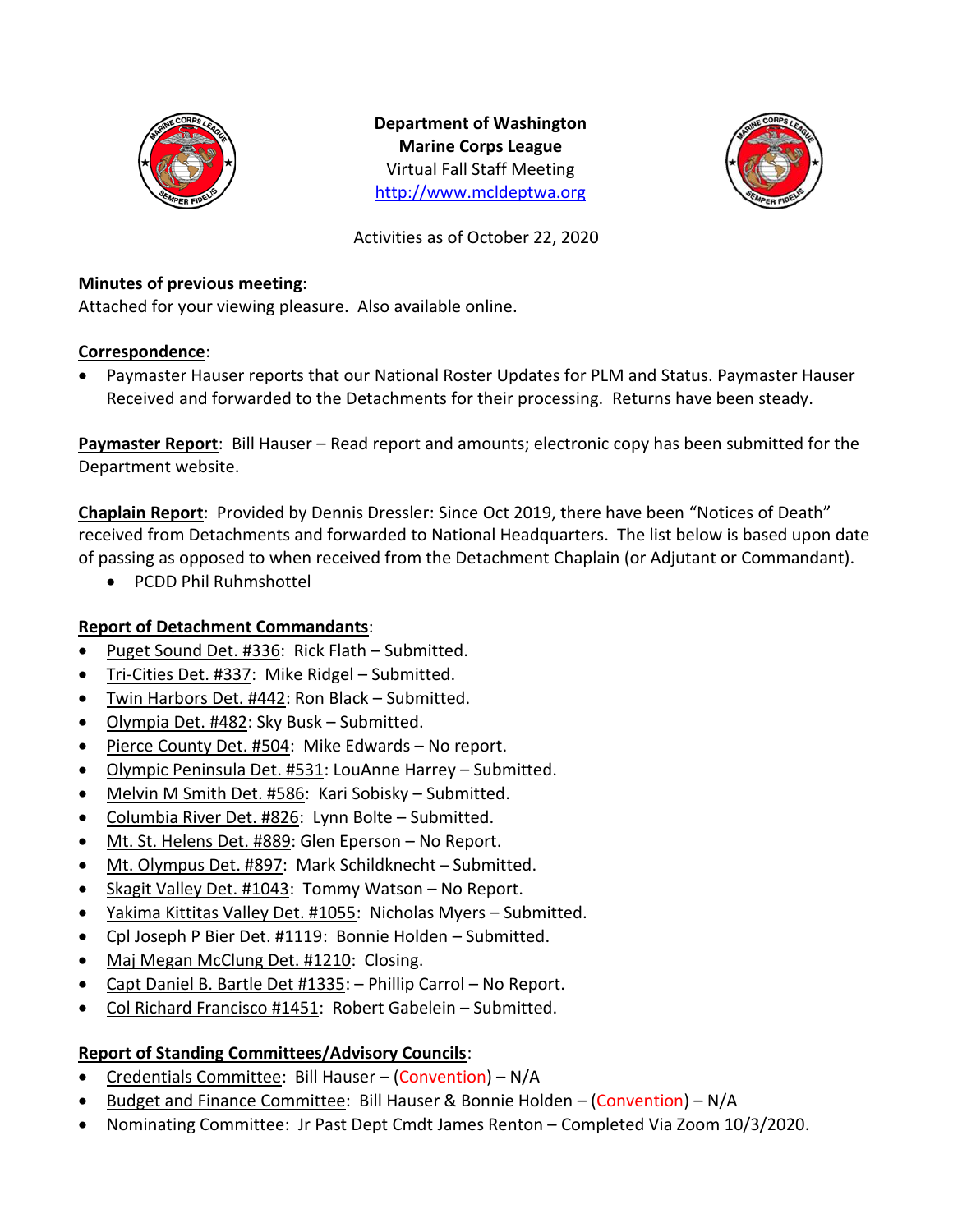- Rules Committee: Dept Judge Advocate John Moysiuk (Convention) N/A
- Bylaws Committee: Dept JA John Moysiuk (Convention) N/A
- Audit Committee: George Hilbish, Bonnie Holden and Ed Falter (Convention) N/A
- Dept. Web Sergeant: Bill Hauser Newly appointed.
- Dept. Training Officer: Don Nilson –.
- Public Relations Officer: Charles Ames –.
- Membership Committee: Jr Vice Dept Cmdt Ed Falter –.
- VAVS Committee: Rex Hopper Online Newsletter is available and will be sent out.
- Awards/Citations: Randy Ott .
- Americanism Committee: Bonnie Holden Submitted.
- Legislative Committee: Shane Inman -New appointment, Reported on progress.
- Boy Scout Liaison: Jim Renton Submitted.
- Homeless Veterans: John Moysiuk -.
- VAAC Representative: Larry Alcantara Submitted. Ron Black is interested in assignment.
- Department Marine of the Year (MOY): John Moysiuk –.
- Toys 4 Tots Liaison: LouAnne Harrey –.
- Young Marines Coordinator: Ed Falter –.
- Department Convention "2021" update Spokane submitted a resolution to host the 2021 Dept. of Washington Annual Convention.
- Department Service Officer: VACANT LouAnne Harrey is working on her credentials to become our VSO.

# **\*\*\* ALL REPORTS SUBMITTED ELECTRONICALLY ARE ATTACHED AT THE END OF THIS REPORT \*\*\***

# **Old Business**: (Oct 2019)

• Adjutant Ott motioned that our Finance Budget perform a line item review to determine adjustments to the current budget for funding of expenses including the Commandant's travel by the Paymaster. Seconded by Ron Black. Discussion. Motion carried. Committee members are John Stofiel, Randy Ott and Bill Hauser.

• Bob Gabelein motioned to create a restricted fund for Commandant's travel to the budget with the donations from the Detachments. Seconded by John Stofiel. Discussion. Motion carried.

• John Stofiel brought forth discussion about the Publications Committee being obsolete. Will be discussed at the Spring Staff meeting.

• The Melvin M. Smith Det #586 is placing a bid to host the 2020 Department Convention. They passed a resolution at their September meeting and will submit an official resolution letter after the Dept. meeting.

# **New Business**:

• Department Convention "2021" – Spokane submitted a resolution to host the 2021 Dept. of Washington Annual Convention. Dates will be June 3-7, 2021 at the Mirabeau Parkway Hotel.

•

# **Good of the League**: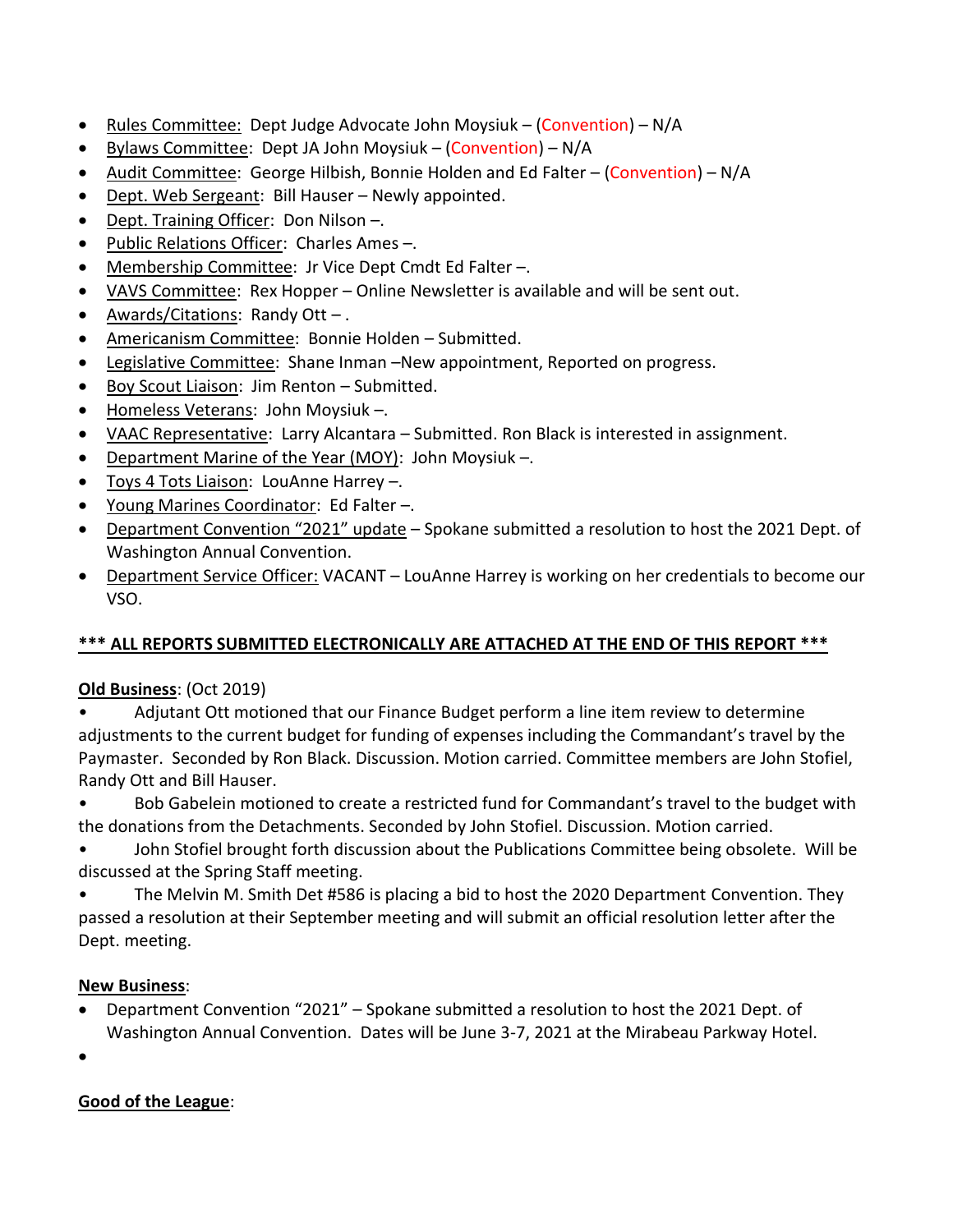#### **Announcements**:

- 2021 MCL Mid-Winter Norfolk, VA., February 25-28, 2021.
- 2021 Department Spring Staff Meeting Yakima, April 3rd & 4<sup>th</sup>, 2021.
- 2021 Department of Idaho Convention Pocatello, ID, May
- 2021 Department Convention Will be hosted in Spokane on June 3-6, 2021.
- 2021 MCL National Convention Springfield, IL, August 8-14, 2021.
- 2021 NWD Commandant's Conference TBD.
- 2021 Department Fall Staff Meeting October 1-2, 2021.

**Closing Ceremony**: Closed by Department Commandant

- o **Commandant**: "There being no further business, we will proceed to close."
- o **Commandant**: "Sergeant-At-Arms, Retire the Colors."
- o **Sergeant-At-Arms**: "Aye, Aye Sir." (Hand Salute)
- o **Commandant**: "The Chaplain will lead us in prayer."
- o **Chaplain**: "Please uncover." (leads prayer and closes Bible) "Please cover."
- o **Commandant**: "Senior Vice Commandant, perform the last duty of your post."
- o **Senior Vice Commandant**: "Marines, the Department of Washington thanks you for your attendance, and requests you to secure new members, and further, that you favor us at every future meeting with your presence so far as your circumstances will permit."
- o **Commandant**: "Sergeant-At-Arms, declare this meeting of the Department of Washington, Marine Corps League officially closed."
- o **Sergeant-At-Arms**: "By authority of the Department of Washington Commandant, Marine Corps League, I declare this meeting officially closed until the Department Spring Staff Meeting in Yakima on April 3<sup>rd</sup> at 1000, when it will reopen for the transaction of official business."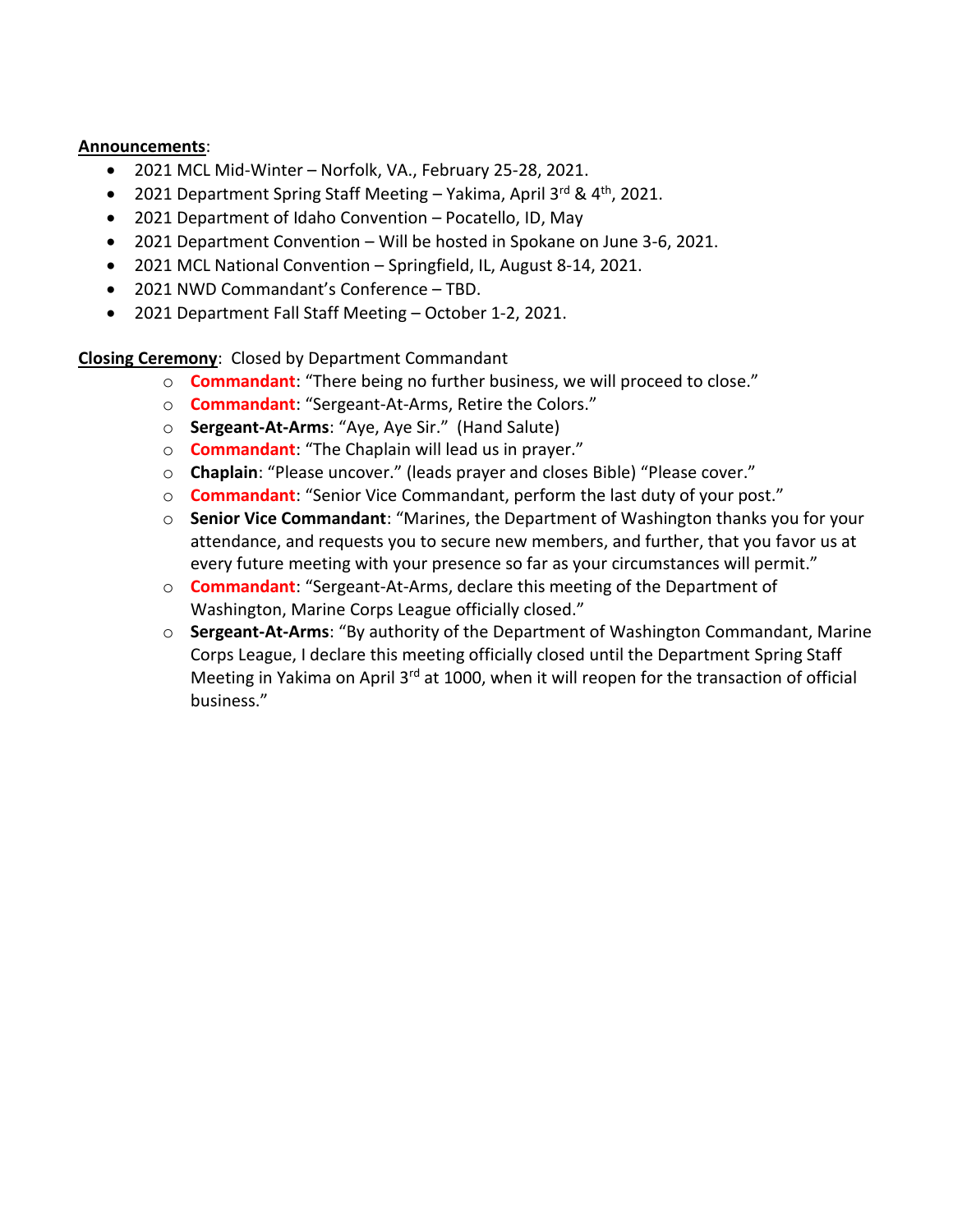#### **\*\*\* ALL REPORTS SUBMITTED ELECTRONICALLY FOLLOW BELOW \*\*\***

## **Department Commandant Report 2020 Fall Staff Report**

Since there will not be a Staff Meeting in October, we proceeded to do elections by email. This was handled by Jim Renton and Dennis Dressler. If you have any questions, please contact one of them.

I appreciate all the cooperation and support all the Detachments have given me in the last 2 years. When we return to our meetings, we will have a new Commandant and hope everyone will keep open communication with him as well.

The nominations for Department Marine of the Year should be sent to either John Moysiuk, President, or Randy Ott, Secretary. Unit Citation Awards need to be sent to either Randy Ott or myself. The Awards for this will be forwarded to you by mail since we have no idea when we will next meet. This information was sent to you by Randy Ott about 10 days ago with the applications for the awards.

Semper Fi!

Bonnie Holden Commandant Dept. of Washington September 6, 2020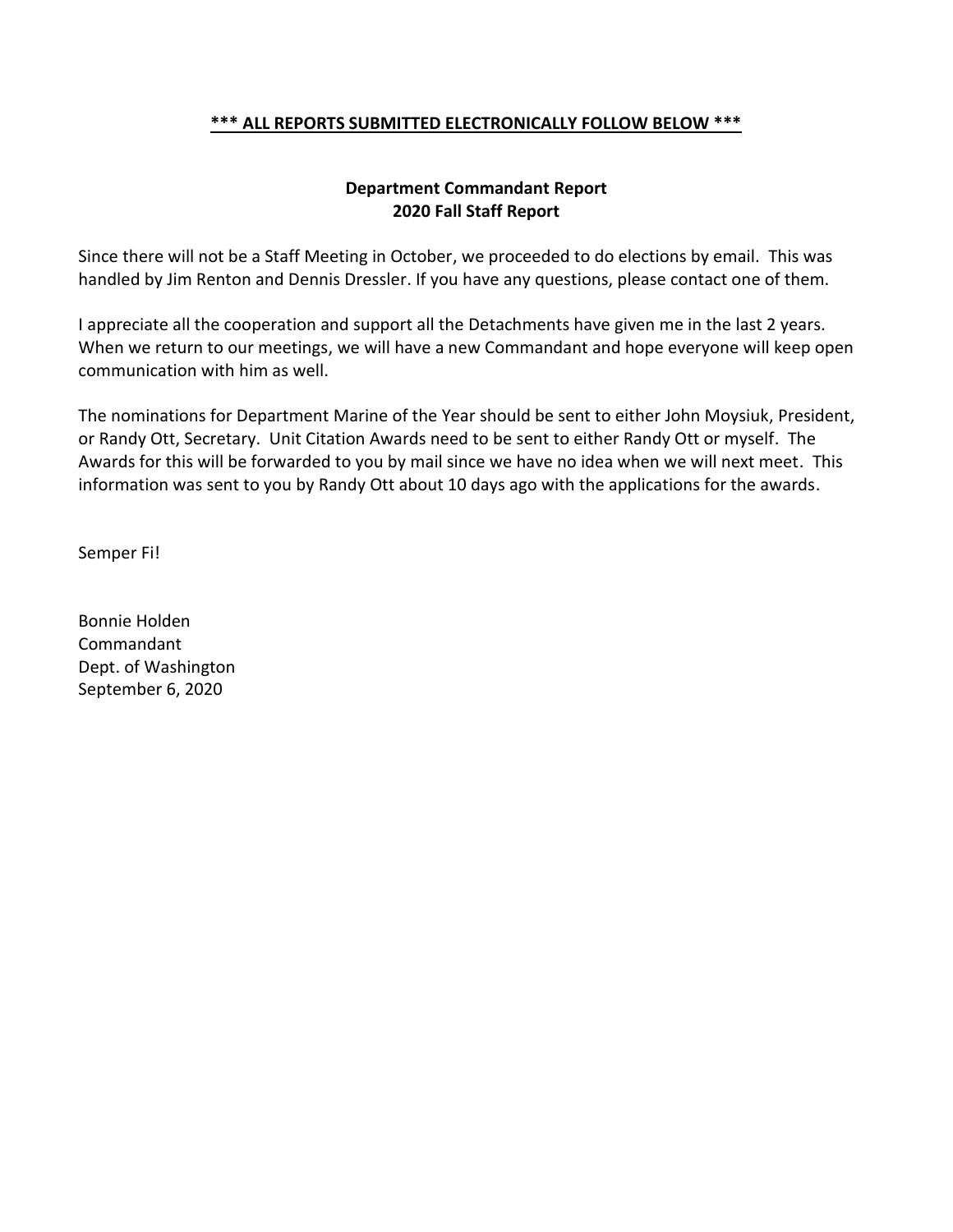# **Adjutant Report 2020 Fall Staff Report**

First, I'd like to thank the Detachments and Officers which submitted their reports back in April and again in September. I've incorporated them in this report for the fact that we did stuff between October 2019 and March 2020 before Co-Vid19.

Second, we have lots of work to get done now that National has given us guidelines to get elections and such done. Our reports are submitted electronically so this hasn't really affected us. However, some Detachments are still slow on their 990 and SOS submissions. Below are the official as of this report submissions:

# • **Washington Secretary of State**:

- Secretary of State Corporations Division, 801 Capitol Way South, PO Box 40234, Olympia, WA 98504-0234 360-725-0377
- Washington Secretary of State filing. Department and 16 Detachments are in the system. There is one Det. Overdue for filing Secretary of State! Web search on UBI #s: <http://www.sos.wa.gov/corps/search.aspx>

|           | <b>DETACHMENT</b>                         | UBI#      | <b>INCORP</b> | <b>EXPDATE</b> | <b>DISSOLUTION</b>     |
|-----------|-------------------------------------------|-----------|---------------|----------------|------------------------|
| $\bullet$ | Dept. of WA                               | 601587317 | 051047        | 053119         |                        |
|           | Puget Sound #336                          | 602917923 | 042309        | 043019         |                        |
|           | Tri-Cities #337                           | 602119092 | 032601        | 033119         |                        |
|           | Twin Harbors #442                         | 601830219 | 102583        | 103119         |                        |
|           | Olympia #482                              | 602148515 | 082701        | 083118         | Overdue                |
|           | Pierce County #504                        | 601804132 | 070797        | 073102         | Files w/Alt Status     |
|           | Olympic Peninsula #531                    | 602992577 | 022810        | 022819         |                        |
|           | Melvin M Smith #586                       | 601309349 | 032791        | 033119         |                        |
|           | Columbia River #826                       | 601492208 | 090393        | 093020         |                        |
|           | Mt. St. Helen's #889                      | 601589728 | 112194        | 113019         |                        |
|           | MT. Olympus #897                          | 601974685 | 081799        | 083119         |                        |
|           | Skagit Valley Det. #1043                  | 602005244 | 011000        | 013119         |                        |
|           | <u>Yakima Kittitas Valley #1055</u>       | 602072701 | 092500        | 093019         |                        |
|           | Cpl Joseph P Bier #1119                   | 602240331 | 100702        | 103119         |                        |
|           | Maj. Megan McClung #1210                  | 602617910 | 052606        | 053119         | <b>Folding Charter</b> |
|           | Capt Daniel B. Bartle Det #1335 602952869 |           | 090909        | 093019         |                        |
|           | Col. Richard Francisco #1451              | 604143319 | 062717        | 063019         |                        |

• **Internal Revenue Service**: The IRS e-Postcard 990 filing. To check your status go to:

[https://apps.irs.gov/app/eos/ePostSearch.do?dispatchMethod=navigateSearch&pathName=forwardToEpost](https://apps.irs.gov/app/eos/ePostSearch.do?dispatchMethod=navigateSearch&pathName=forwardToEpostSearch&searchChoice=ePostcard) [Search&searchChoice=ePostcard](https://apps.irs.gov/app/eos/ePostSearch.do?dispatchMethod=navigateSearch&pathName=forwardToEpostSearch&searchChoice=ePostcard)

Enter your Detachment EIN: 91-XXXXXXX then click on next,

On the next page a box will open, and show:

Login ID Type: Exempt Organization

Login ID 91053336404 [This number could vary, but go with what they give you] Organization Name MARINE CORPS LEAGUE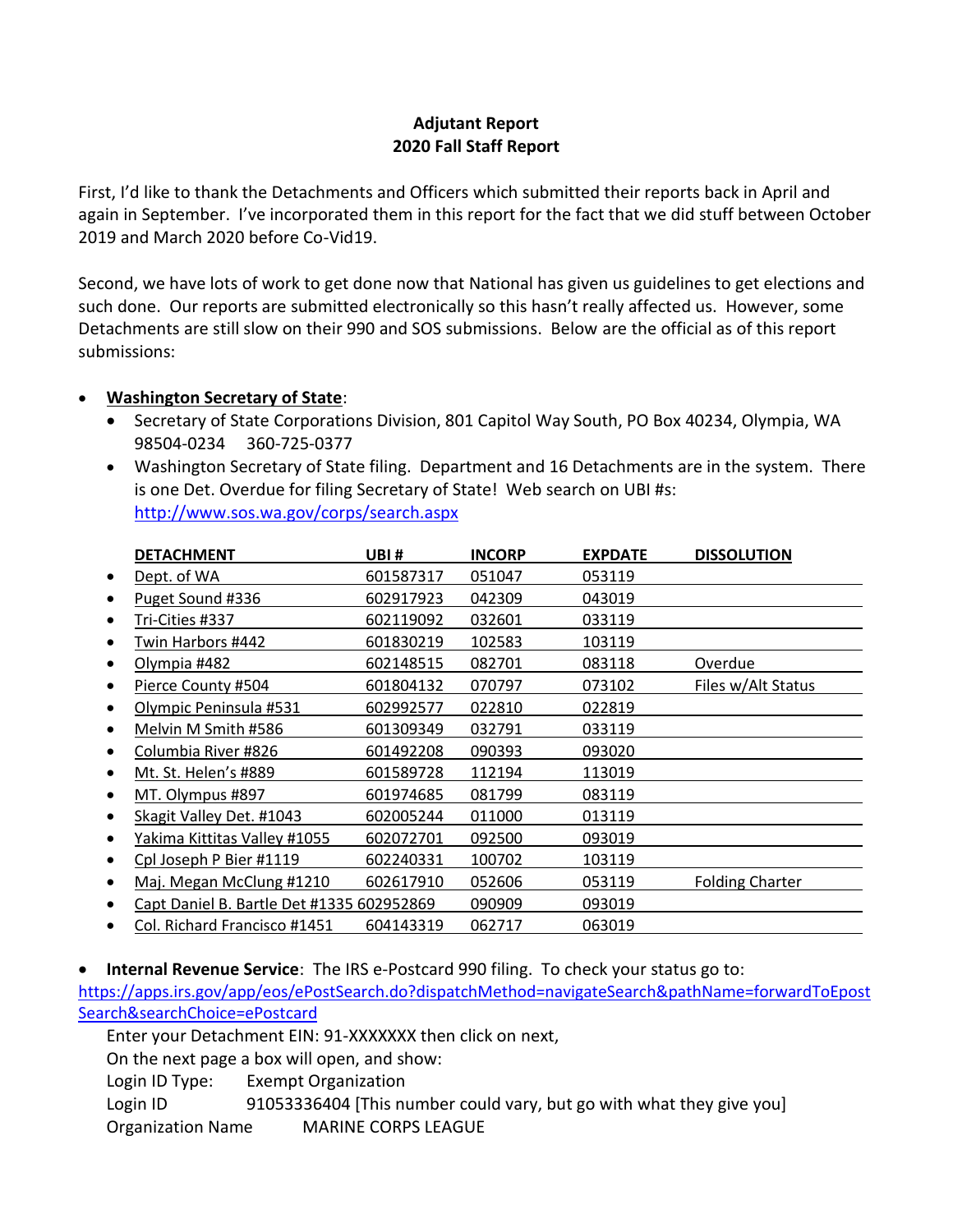In the box enter: Password Verify Password Enter your name, email and daytime phone # Click on next and follow the instructions provided.

• *IMPORTANT***: This report is to be completed annually based on your end of Fiscal Year.** Send a copy of the email you receive confirming your registration, print out a copy for your Adjutant/ Paymaster file and forward the email to Department Adjutant Randy Ott at [otterpops.ott.r@gmail.com](mailto:moysiukjl@hotmail.com) for the Department Admin files.

|           | <b>DETACHMENT</b>                          | <b>EIN</b> | TAX YR          | <b>STAT</b>    | <b>FILED</b> | <b>CONFIRM</b> |
|-----------|--------------------------------------------|------------|-----------------|----------------|--------------|----------------|
| $\bullet$ | Dept. of WA                                | 91-0533364 | 01/01-12/31     | Filed          | 2018         | 10/30/18       |
|           | Puget Sound #336                           | 91-1435694 | 07/01-06/30     | Overdue        | 2016         | 10/30/18       |
|           | Tri-Cities #337                            | 91-6087173 | 09/01-08/31     | Filed          | 2018         | 10/30/18       |
|           | Twin Harbors #442                          | 91-2053273 | 07/01-06/30     | Filed          | 2018         | 10/30/18       |
|           | Olympia #482                               | 91-2143220 | 07/01-06/30     | Filed          | 2018         | 10/30/18       |
|           | Pierce County #504                         | 91-1824633 | 07/01-06/30     | Filed          | 2018         | 10/30/18       |
|           | Olympic Peninsula #531                     | 91-1285018 | 07/01-06/30     | Filed          | 2018         | 10/30/19       |
|           | Melvin M Smith #586                        | 91-1890134 | 07/01-06/30     | Filed          | 2018         | 10/30/18       |
|           | Columbia River #826                        | 91-1647649 | 07/01-06/30     | Filed          | 2018         | 10/30/1        |
|           | Mt. St. Helen's #889                       | 91-1650015 | 07/01-06/30     | Filed          | 2018         | 10/30/18       |
|           | Mt. Olympus #897                           | 91-2058115 | 07/01-06/30     | Filed          | 2018         | 10/30/18       |
|           | Skagit Valley Det. #1043                   | 91-2016335 | 07/01-06/30     | Filed          | 2018         | 10/30/18       |
|           | Yakima Kittitas Valley #1055               | 91-2049201 | 07/01-06/30     | Filed          | 2018         | 10/30/18       |
|           | Cpl Joseph P Bier #1119                    | 47-0890445 | 07/01-06/30     | Filed          | 2018         | 10/30/18       |
| $\bullet$ | Maj. Megan McClung #1210                   | 35-2253724 | $01/01 - 12/31$ | <b>CLOSING</b> |              |                |
|           | Capt Daniel B. Bartle Det #1335 80-0463568 |            | 07/01-06/30     | Overdue        | 2017         | 10/30/18       |
|           | Col. Richard Francisco #1451               | 82-2027836 | 07/01-06/30     | Filed          | 2018         | 10/30/18       |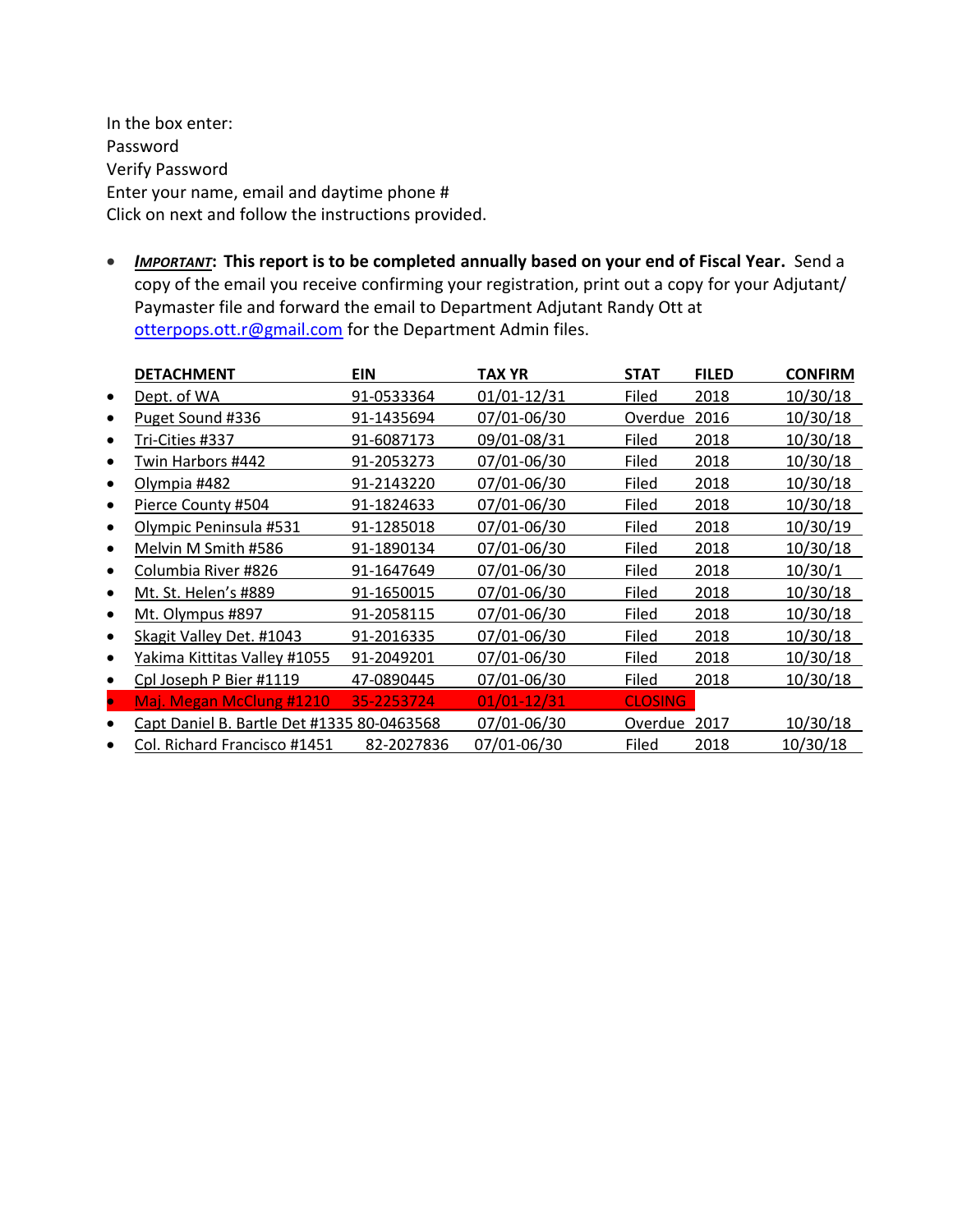# **Puget Sound Detachment 336 2020 Fall Staff Report**

**Membership** – Detachment member continues to decline, and we've need to find a volunteer for the position of Jr. Vice Commandant, which has been vacant over a year. 41 Members with 39 Regular and 2 Associate

**Marine Corps Birthday Dinner 2020 –** Due to Covid-19 we will not be hosting the Marine Corps Birthday dinner. Instead we are encouraging our member to attend the Mount Olympus Det. 897 245<sup>th</sup> Marine Corps Birthday on Nov. 7th that is being held at the 7 Cedars Casino, Sequim WA. The Birthday starts at 5:00 pm with dinner at 6 pm, guest speaker L/Cpl William Davis Purple Heart Recipient. The JRNOTC will be presenting the colors. cost \$35 per person. For tickets please either go to <http://mtolympus897.weebly.com/> or message me or email [kmt@wavecable.com.](mailto:kmt@wavecable.com)

**Marine for Life** - is still moving forward Ace is doing resume checks and helping with interview prep. **Toys for Tots –** No update due to Covid-19

**Pistol & Rifle Competition –** Detachment events cancelled due to Covid-19

**Marine Rose Program –** Detachment events cancelled due to Covid-19

**Deputy VAVS** –N/A

**Honor Guard -**The Leatherneck Honor Guard is comprised of 14 volunteer members, 7 from Puget Sound Marines Detachment #336 and 7 from Olympic Peninsula Detachment #531. This Honor Guard detail has been voluntarily conducting final honor ceremonies throughout King County for the past 31 years. Since the opening of Washington State's only National Cemetery, "Tahoma" located in Kent, WA, in 1997, the Leatherneck Honor Guard has monthly duty day and serves annually for "Second Saturday" services which honors all honorable discharged veterans who were interred the month prior without military honors.

Annually, the Leatherneck Honor Guard typically performs military honors for about 150 veterans annually over 14 days. An additional 11 days of volunteer service is provided by the Commander attending monthly TNC Support Group meetings and Chaplain duty during the Second Saturday month's 4th Wednesday.

Beginning in March 2020, all Committal Services were suspended by the National Cemetery Administration (NCA). Volunteer Committal Serves were resumed in June 2020 with State of Washington graduated funeral restriction with a limit of 10 people. By September, the limit was raised to 25 people per funeral gathering. The NCA implemented COVID-19 precautionary measures for volunteers and funeral parties. The Leatherneck Honor Guard implemented their own precautionary measures. Given the high-risk profile of guard members 7 members have declared themselves unavailable during the COVID-18 pandemic. Of the remaining 7 members we average 4-5 members reporting for duty monthly. 3-4 members monthly reported vacation, sick bay, or personal emergency.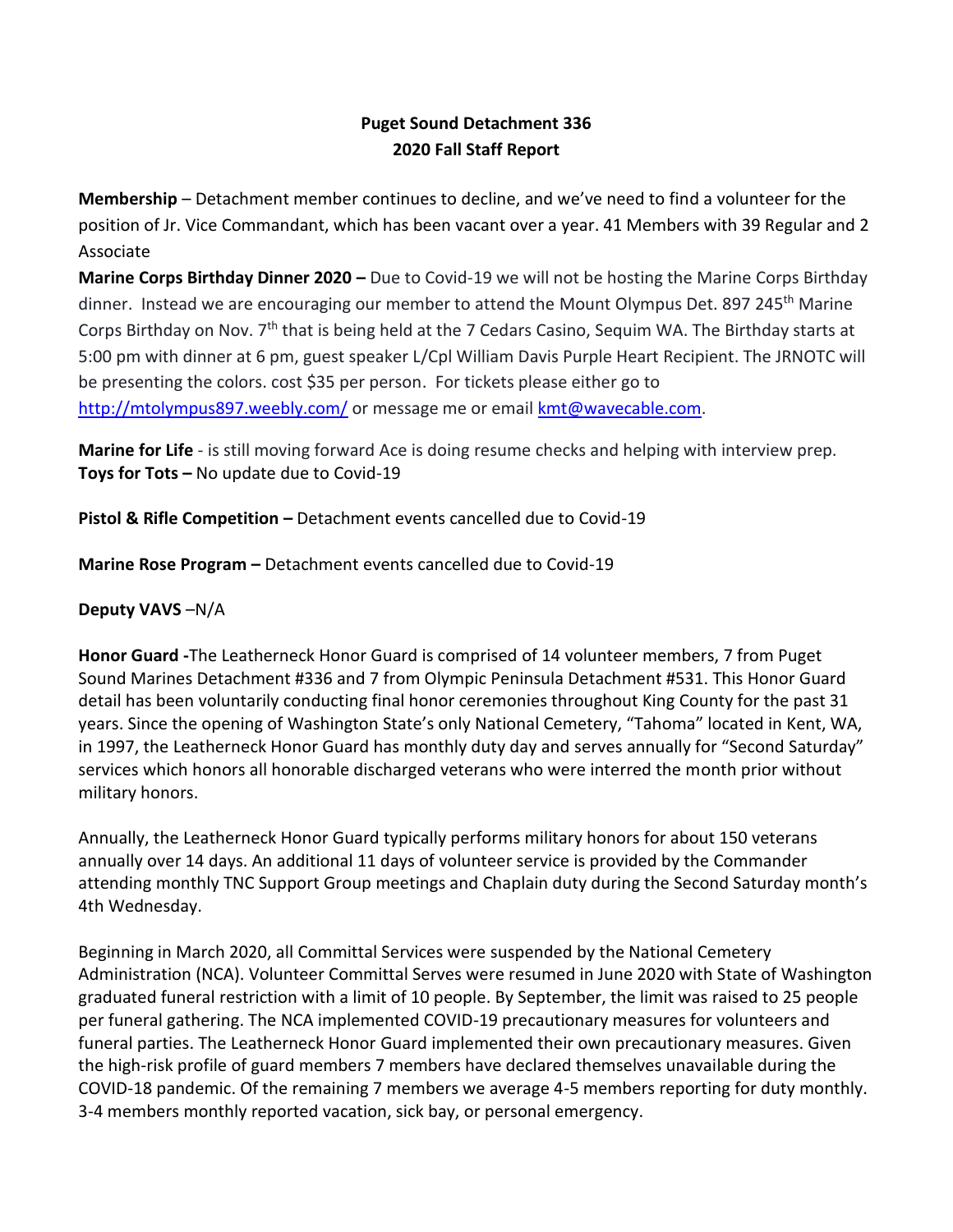Since July, we average 10-14 Committal Services per duty day, requiring 8-9 volunteer hours per day. Given most of the guard members are over 70 years of age, this creates not only exposure to a public health risk, it is a highly physically demanding environment.

**Special Announcements –** Due to the Covid-19 Puget Sound Detachment 336 has been conducting all meeting via Microsoft Teams.

# **Golf Committee** - N/A

**Legislative -** Washington State Legislation relevant to Veterans and Marines is tracked by the Washington Department of Veterans Affairs and posted to the Detachment 336 website monthly as updates change the status of legislation. Highly relevant legislation is reviewed at Department monthly meetings and explained as needed.

## **Quartermaster and Historian** – N/A

**Eagle Scout** – N/A due to Covid-19

**Fallen Marine** – Judy Russell Life Member pasted January 2020

# **PAO/Web Sgt/Historian – ·**

- Upgrade of detachment online document storage system accessible by active members completed
- Installation of online payment system via PayPal/credit cards on website-*completed*
- Installation of membership management system on website *completed*
- Complete revision and update of the detachment website -*completed/ongoing maintenance*
- Management of social media channels -*ongoing*
- Scanning of historical documents, with selected documents to be uploaded for member access *ongoing*
- Integrating member-only document access with event calendar (for ease of finding documents) *ongoing*
- Implementation of online donation payments *planned*

**Detachment Facebook Page -** The detachment maintains an active social media presence in Facebook with postings to a linked detachment and Leatherneck Honor Guard pages relevant to local Marines and veterans ranging from Marine Corps history, tradition, and current events. Veteran related postings offer information about VA benefits and current local events.

Our Facebook page has 723 "likes", and 754 "follow". In the past 28 days, 556 people reached (13% increase) and 140 post engagements (24% increase).

**Puget Sound Detachment #336 Rick Flath Commandant**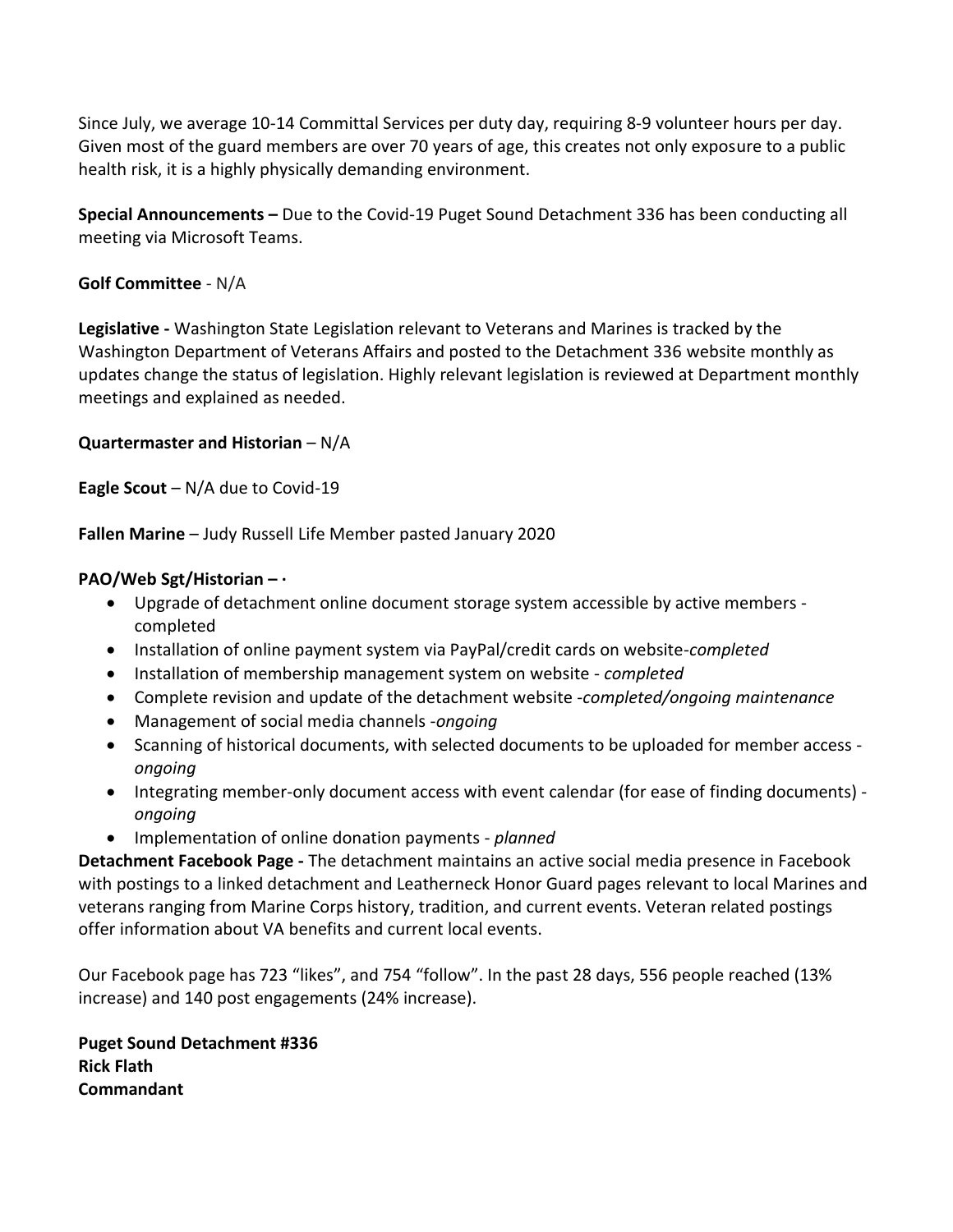# **Tri-Cities Detachment 337 2020 Fall Staff Report**

We had a meeting on October 5<sup>th</sup> at Glen Carter's house and Bonnie Holden was present. We had a Installment of Officers. We decided to have a meeting at the Kiwanis Club on Columbia Trail Park on November 2<sup>nd</sup> at 1830.

That is all for now.

Michael T. Ridgel Detachment 337 Tri-Cities Commandant (509) 302-8793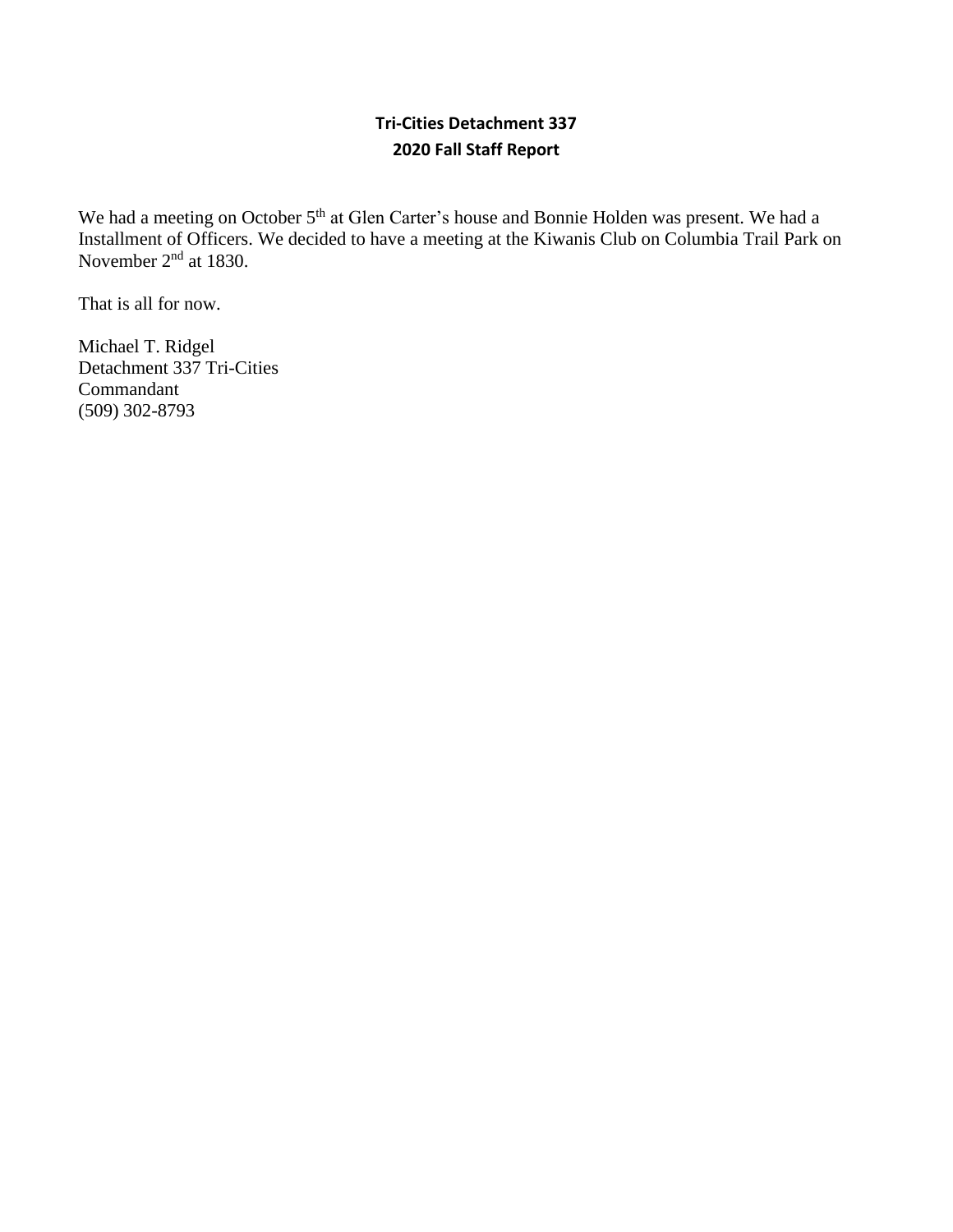# **Twin Harbors Detachment 442 2020 Fall Staff Report**

Twin Harbors Detachment 442 has conducted two Detachment meetings/Picnics outdoors this reporting period. Ron Black elected as new Commandant as former Commandant Frank Perov is not able to continue in that position due to work conflicts.

Marines Irv Stevens and Don Corcoran both lost their spouses this reporting period and our detachment has kept in close contact with them, overall, they are doing well

Due to the Co-vid 19 restrictions the Detachment has not been physically active, but Commandant Black keeps in contact by email or phone every 2 weeks if for no other reason but to check on older members of the detachment

All required reports to National are up to date, no issues pending.

Commandant Ron Black

Twin Harbors Detachment 442

chaplainblack@centurytel.net

(360) 934-6400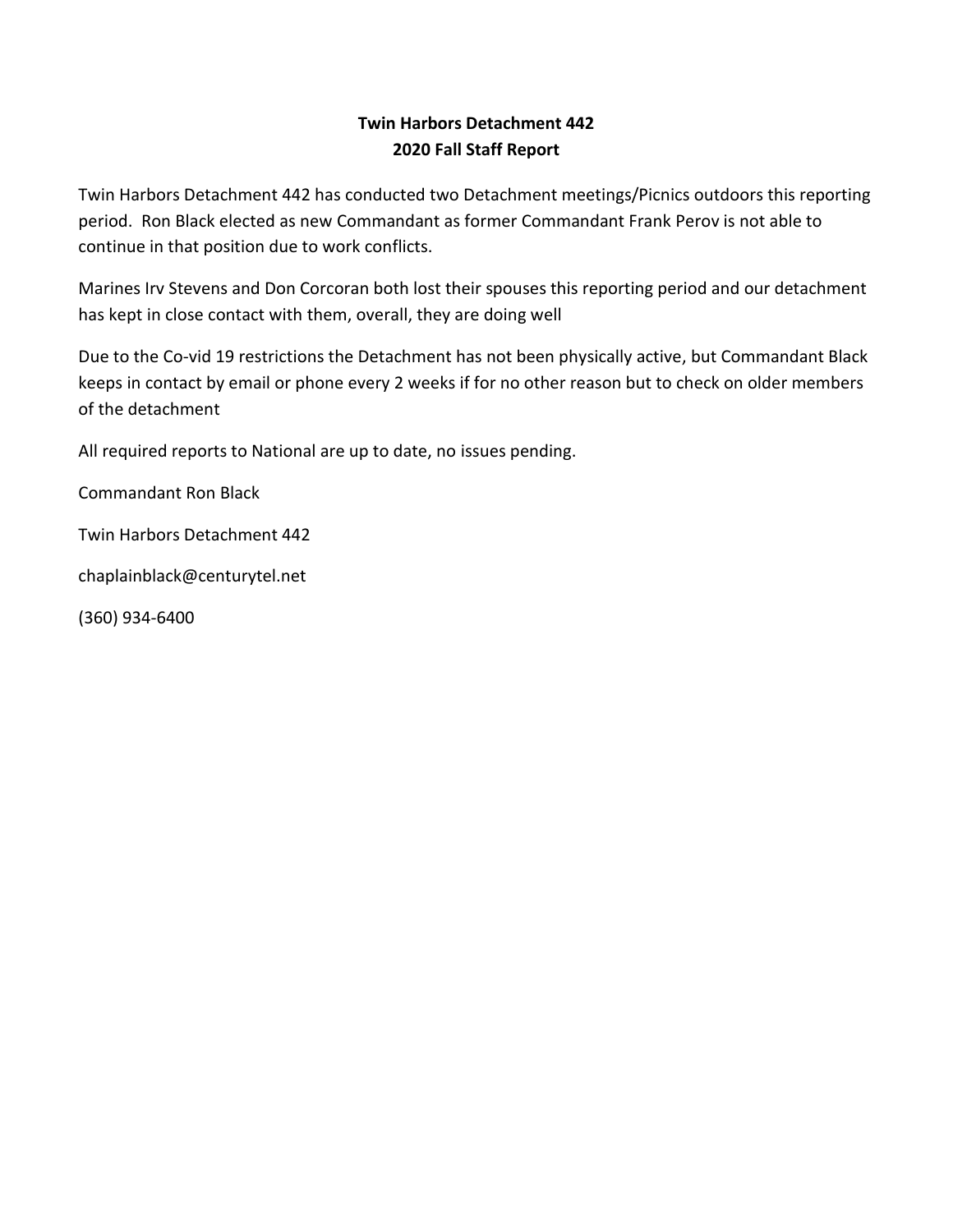# **Olympia Detachment 482 2020 Fall Staff Report**

During this period, Detachment 482 did rose distribution at Cabalas during Labor Day weekend. Very successful with generous donations.

We did get three new members during the last six months.

Our Detachment is gearing up for Toys-4-Tots.

We also experienced a change in Commandants as Dr. John Britcher, elected Commandant, had to step down for medical reasons. Sky Busk, Senior Vice Commandant, accepted the position as Commandant.

End of report.

Sky Busk

Commandant

Detachment 482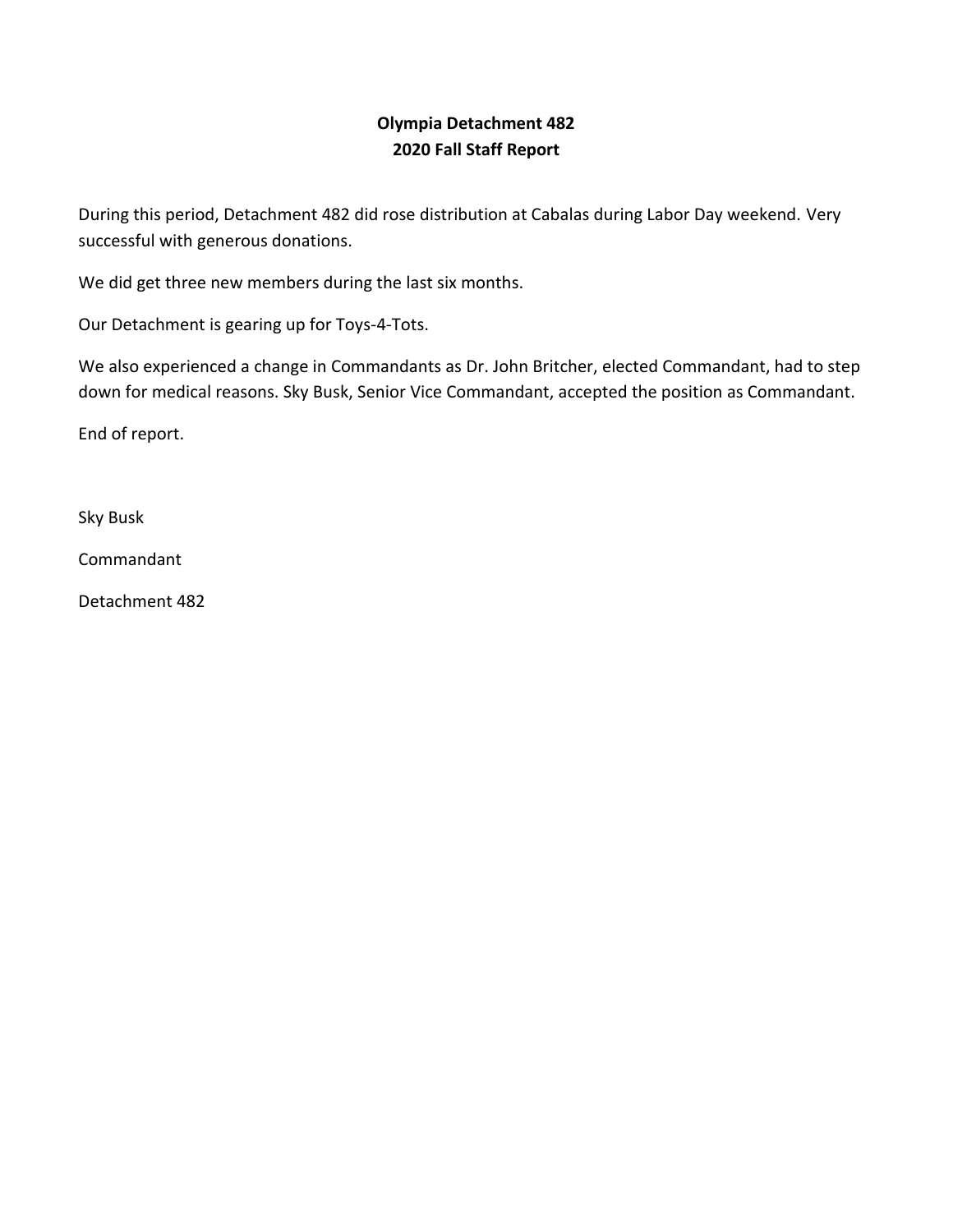**Pierce County Detachment 504 2020 Fall Staff Report**

**No report submitted**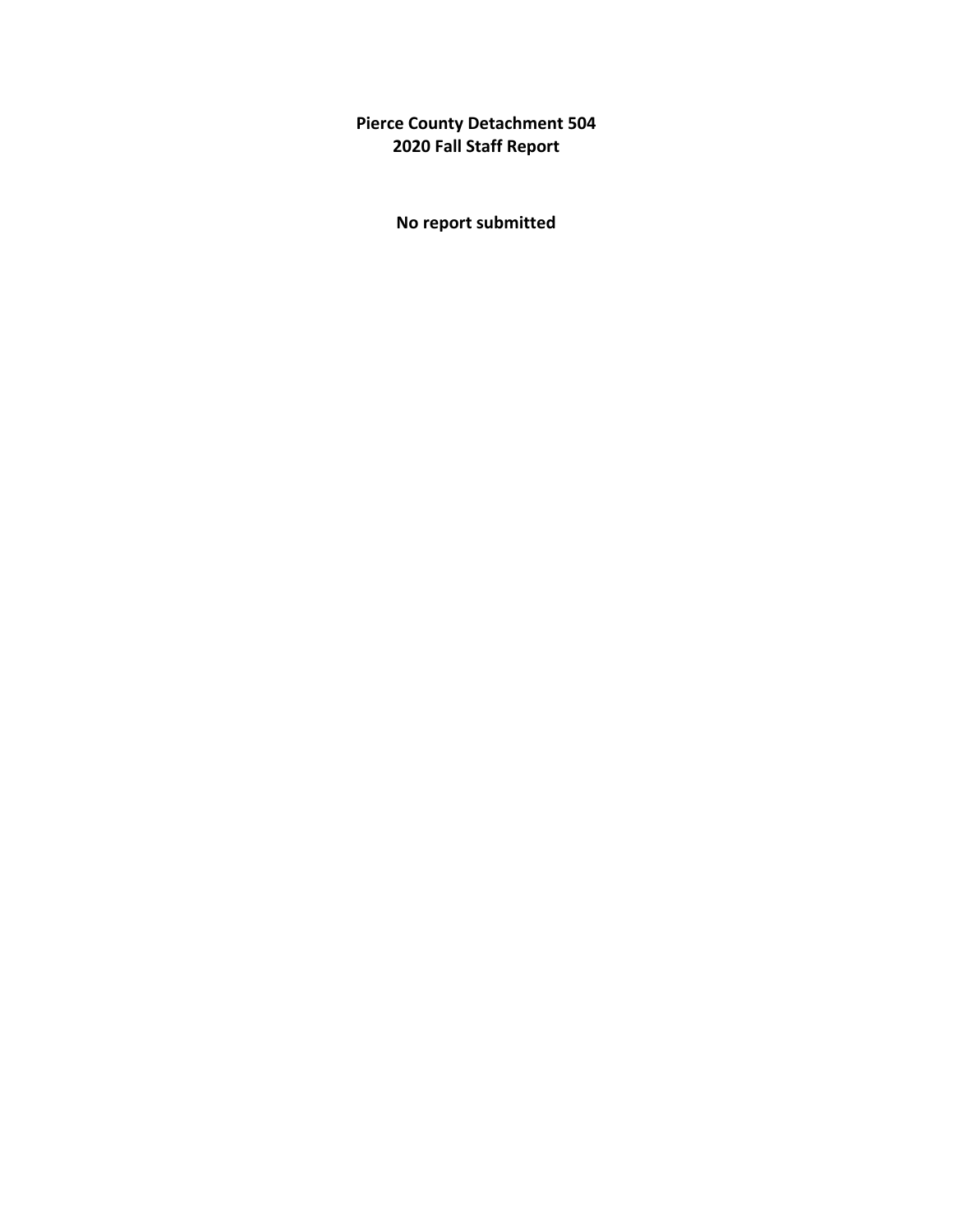# **Olympic Peninsula Detachment 531 2020 Fall Staff Report**

# **Period:October 6, 2019 to April 4, 2020**

# **October 2019**

- Detachment 531 and 336 members performed Honor Guard duties at Tahoma National Cemetery.
- Initial Toys for Tots coordination meeting conducted by our Toys for Tots Coordinator, Jason Selby.
- Detachment 531 Breakfast held at All-Star Lanes in Silverdale, WA.

# **November 2019**

- Detachment 531 Business Meeting. New member, Craig Anderson, welcomed into the Detachment. Election of new officers held.
- Detachment 531 and 336 members performed Honor Guard duties at Tahoma National Cemetery.
- Marine Corps Birthday celebration hosted by Detachment 531 at the Clearwater Casino in Suquamish, WA.
- Detachment members performed Marine Corps Birthday cake cutting ceremony and served Veterans at the Washington State Veterans Home in Port Orchard, WA on November 10<sup>th</sup>.
- Comedy Night held at the Cloverleaf Tavern to garner toys and donations for the 2018 Toys for Tots Campaign for Kitsap and north Mason Counties.
- Detachment 531 Breakfast held at All-Star Lanes in Silverdale, WA.
- Participated in planning meetings for the 2018 Toys for Tots Campaign for Kitsap and north Mason Counties.
- Detachment members manned an informational booth at the Kitsap County Veterans Day Ceremony at the Kitsap County Fairgrounds.
- Detachment 531 Marines conducted a toy drive at the Holiday Fair held in the Kitsap Pavilion at the Kitsap County Fairgrounds. Additionally, we assisted local food banks by simultaneously collecting food donations.

# **December 2019**

- Detachment 531 Business Meeting.
- Detachment 531 and 336 members performed Honor Guard duties at Tahoma National Cemetery.
- Toys for Tots Campaign for Kitsap and north Mason Counties: Site preparation, toy sorting and decorating at the Kitsap County Fairgrounds. Various toy drive activities.
- Toys for Tots Distribution Party for Kitsap County and north Mason County.

# **January 2020**

- Detachment 531 Business Meeting.
- Detachment 531 and 336 members performed Honor Guard duties at Tahoma National Cemetery.
- MODD members from Detachment 531 attended the Pound 211 Growl in Fife, WA. Washington Pack Leader, Bonnie Holden, visited this growl.
- Detachment 531 Breakfast held at All-Star Lanes in Silverdale, WA.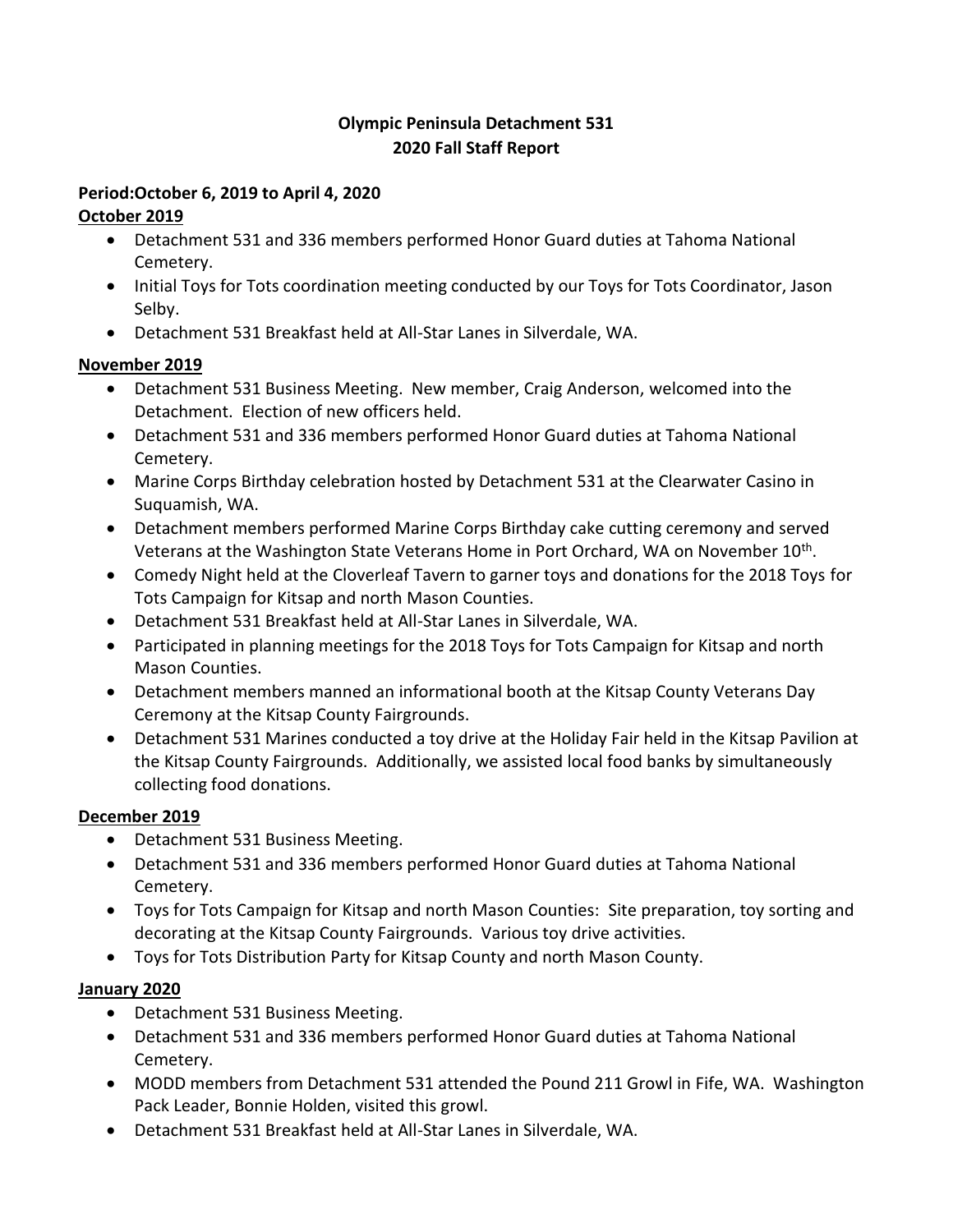#### **February 2020**

- Detachment 531 Business Meeting.
- Detachment 531 and 336 members performed Honor Guard duties at Tahoma National Cemetery.
- Detachment 531 Breakfast held at All-Star Lanes in Silverdale, WA.

### **March 2020**

- Detachment 531 Business Meeting.
- Detachment 531 and 336 members performed Honor Guard duties at Tahoma National Cemetery.
- Detachment 531 Breakfast held at All-Star Lanes in Silverdale, WA.
- Detachment 531 members participated in the Silverdale Chamber of Commerce Military Appreciation Day at the Kitsap County Fairgrounds Pavilion.
- MODD members from Detachment 531 attended the Pound 211 Growl in Fife, WA.

## **April 2020**

• Detachment 531 Business Meeting (subject to cancellation due to COVID-19 concerns).

#### Respectfully submitted,

**LouAnne Harrey** Commandant, Olympic Peninsula Detachment 531

Detachment email: [mcldet531@gmail.com](mailto:mcldet531@gmail.com)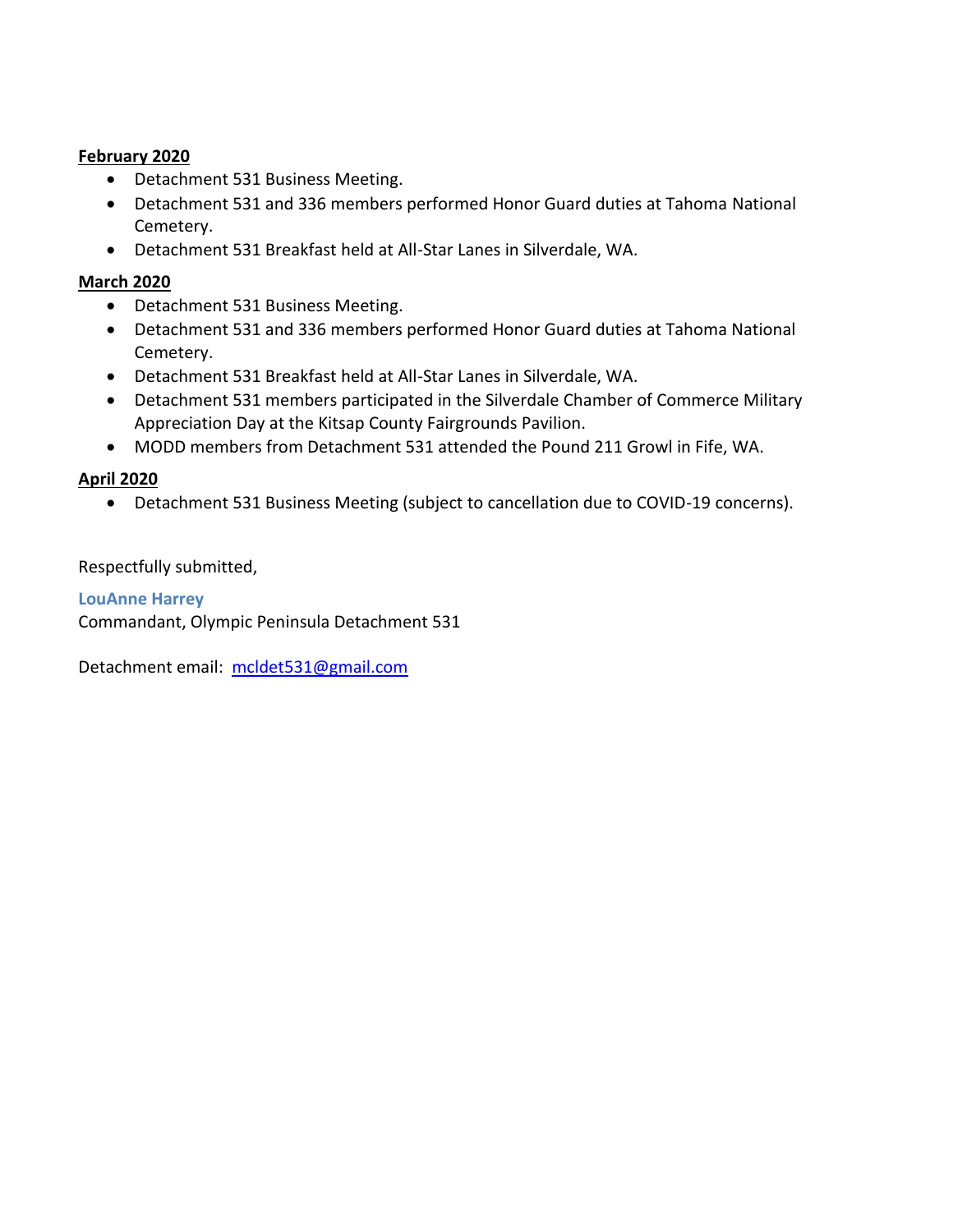## **Melvin M. Smith Detachment 586 2020 Fall Staff Report**

With great pride and joy, I submit our Detachment's activities since the Fall Staff Meeting in Oct 2019:

- ➢ Our Honor Guard continues to render honors for our Fallen Marines/Corpsmen as we can per Co-vid 19 restrictions. We continue to support "P" Battery with their firing details as their training schedule limits their availability at times.
- $\triangleright$  We celebrated with "P" Battery and local military the 244<sup>th</sup> Marine Corps Birthday Ball in grand fashion at the Double Tree Downtown.
- $\triangleright$  For the past five years, we have held a rifle raffle at the local gun shows with tremendous success. The next winning number is on hold due to the Co-vid 19 restrictions of the Gun Shows.
- ➢ The Spokane County Young Marines have been busy with training throughout the Winter, Spring and Summer. They continue to grow and have events in the area as they can.
- $\triangleright$  If all works out this next year, we will see everyone in Spokane at the 74<sup>th</sup> Department of Washington Annual Convention at the Mirabeau Park Hotel from June 3-6, 2021.

This concludes our report of activities.

Semper Fi!

Commandant Kari Sobisky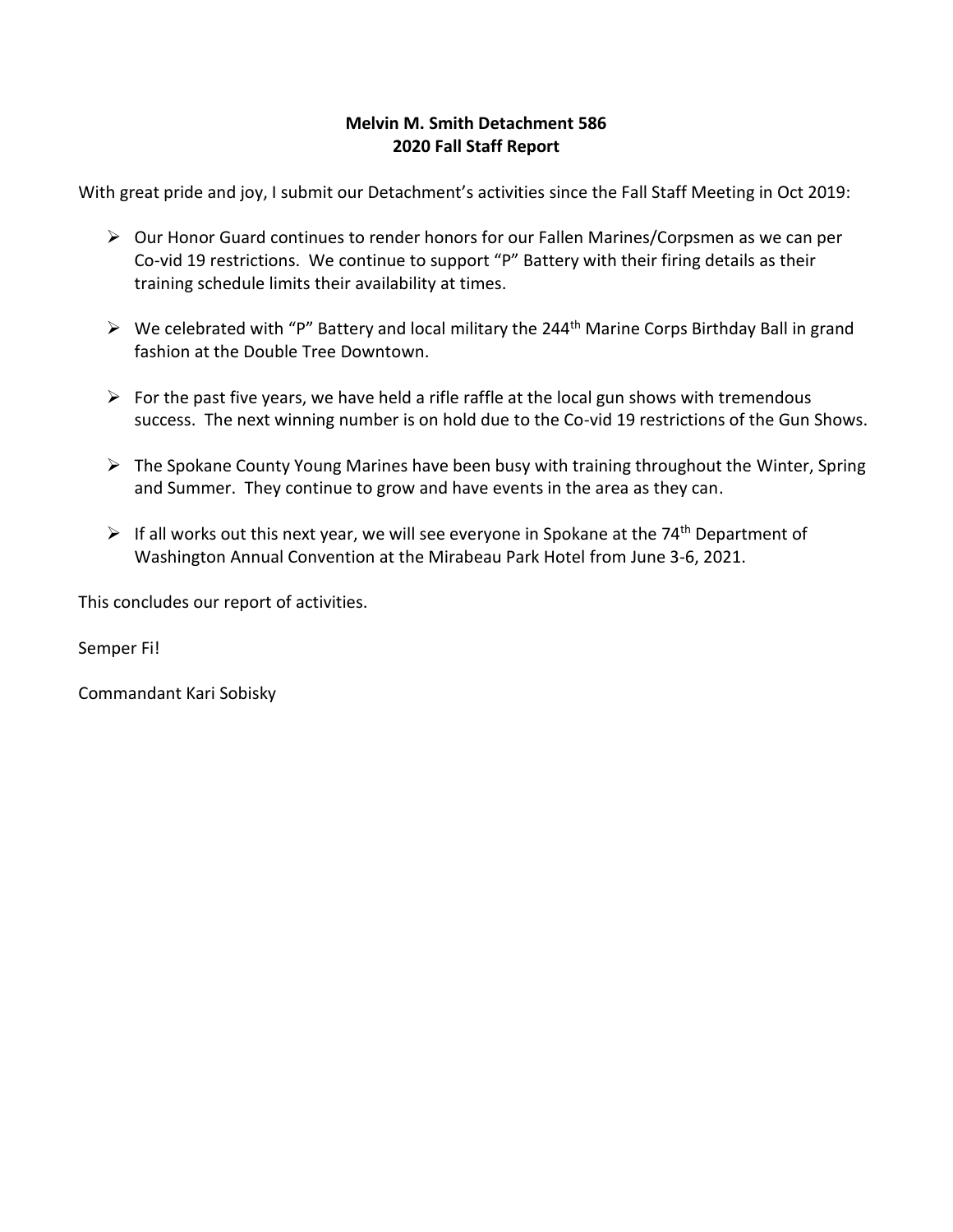### **Columbia River Detachment 826 2020 Fall Staff Report**

New meeting location:

The Detachment had been meeting at the Vancouver Elks Lodge until the pandemic hit. As of September, we will begin meeting at the Smith-Reynolds American Legion Post #14. Our meeting day has also changed to the 3<sup>rd</sup> Friday of each month. Normal business meetings will be every other month and the other months will be used for guest speakers, planning events or socializing.

Newsletter and website:

Marine Pete Thornton continues to publish the detachment newsletter and maintains the detachment website, mcleaguecrd826.org. Anyone who would like a copy of our newsletter, contact our adjutant.

Election of officers: As per the department guidelines, we elected our officers via email.

Unfortunately, due to the pandemic, we were unable to do our normal activities. Most activities were cancelled, and some were postponed.

Tentative upcoming events: Detachment Marine Corps Birthday party Marine Corps Ball Toys for Tots

Semper Fidelis,

Semper Fidelis Lynn A Bolte, Commandant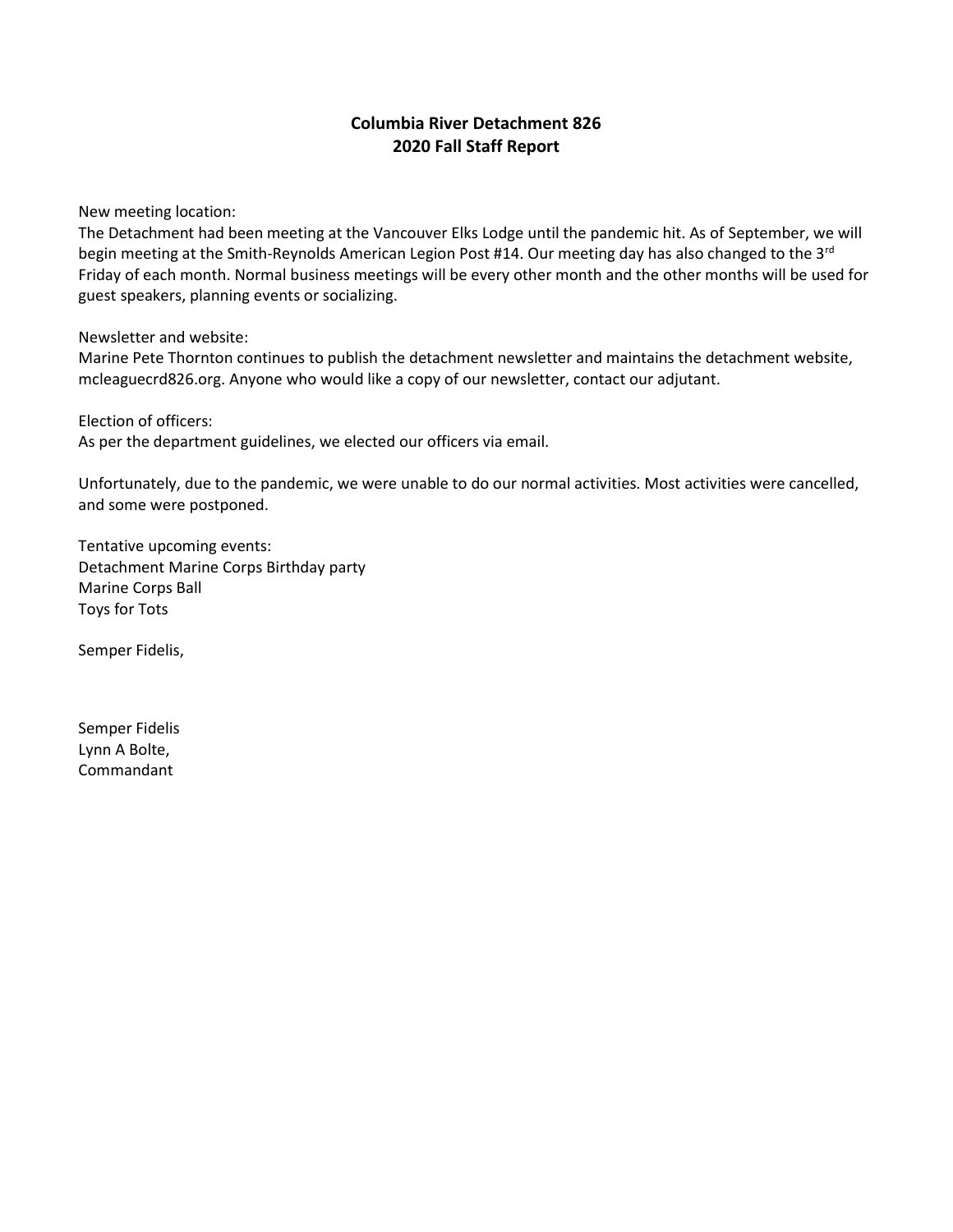# **Mt. St. Helens Detachment 889 2020 Fall Staff Report**

**No report submitted**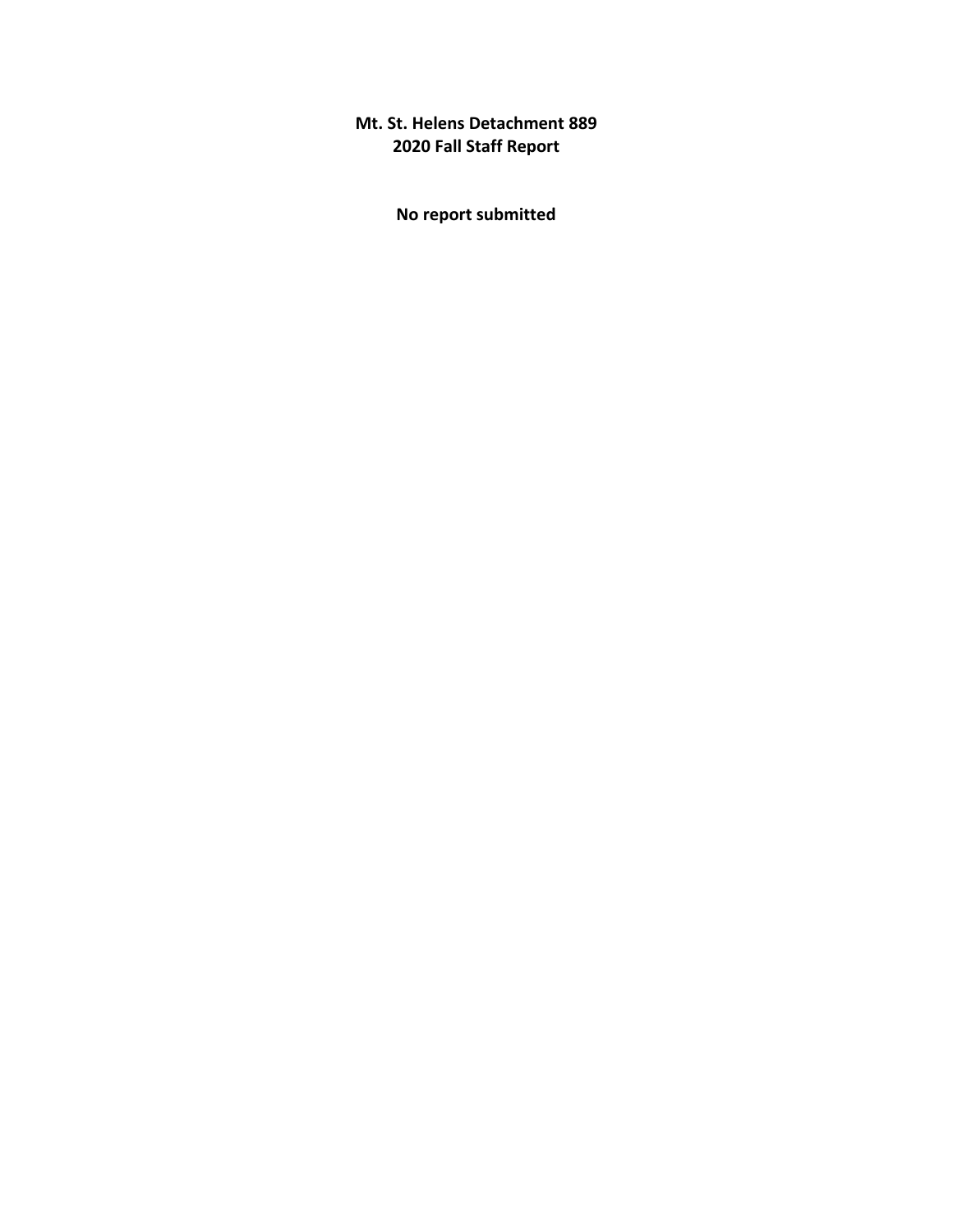## **Mount Olympus Detachment 897 2020 Fall Staff Report**

Ordinarily by this date, we would be looking forward to the fall staff meeting in Yakima. My report would include news of Detachment activity since our last gathering at the spring staff meeting. What I have to report now are those activities which have been cancelled due to the covid-19 pandemic.

We have had no Detachment meetings, we have missed three parades and three stand downs. Our summer Detachment picnic was cancelled by annual hosts Dan and Wendy Abbott. A meet and greet was planned by Detachment Paymaster Kathy Nicholls, but due once again to the pandemic, it was cancelled also.

A Law Enforcement Memorial was held at a local cemetery in Port Angeles, in which our Honor Guard participated, but public was not allowed. A virtual memorial was filmed at Captain Joseph House with the Detachment Honor Guard participating. A virtual Bell Ringing was filmed at Veterans Park in Port Angeles with 135 names read making up for the six months of no Bell Ringing. Our Honor Guard participated with a three rifle volley. Lastly, our Honor Guard participated in an annual 'Welcome Home Viet Nam Veteran's ceremony, providing the rifle salute. Currently, our Honor Guard has participated in 7 memorials/funerals beginning in June. This group is the only one in our Detachment who have participated in any activities, due to Covid-19.

We are disappointed of course with the cancellation of the fall staff meeting but our hopes are high that the spring staff meeting will be a reality. I look forward to seeing everyone then.

Respectfully Submitted,

Mark Schildknecht Commandant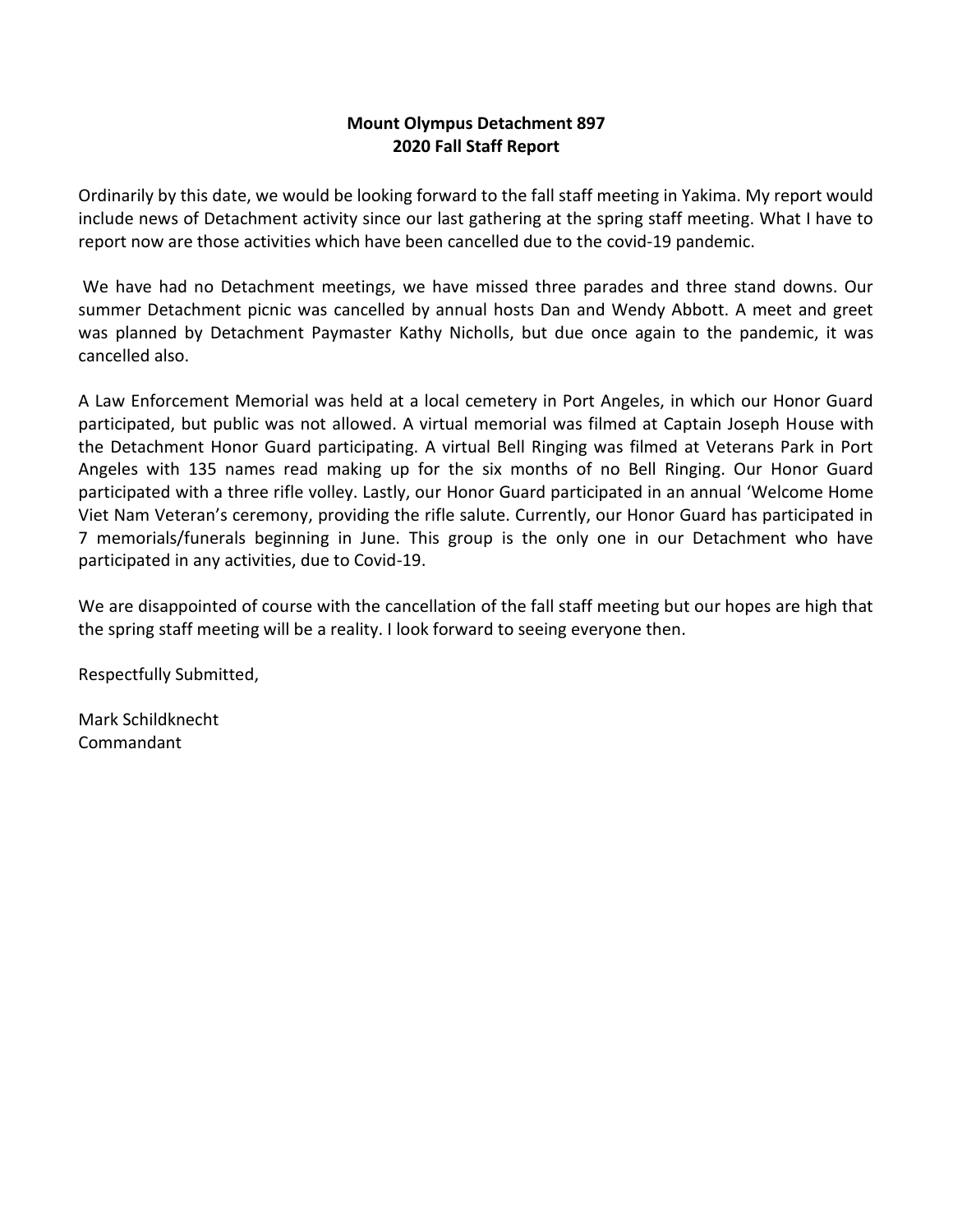**Skagit Valley Detachment 1043 2020 Fall Staff Report**

**No report submitted**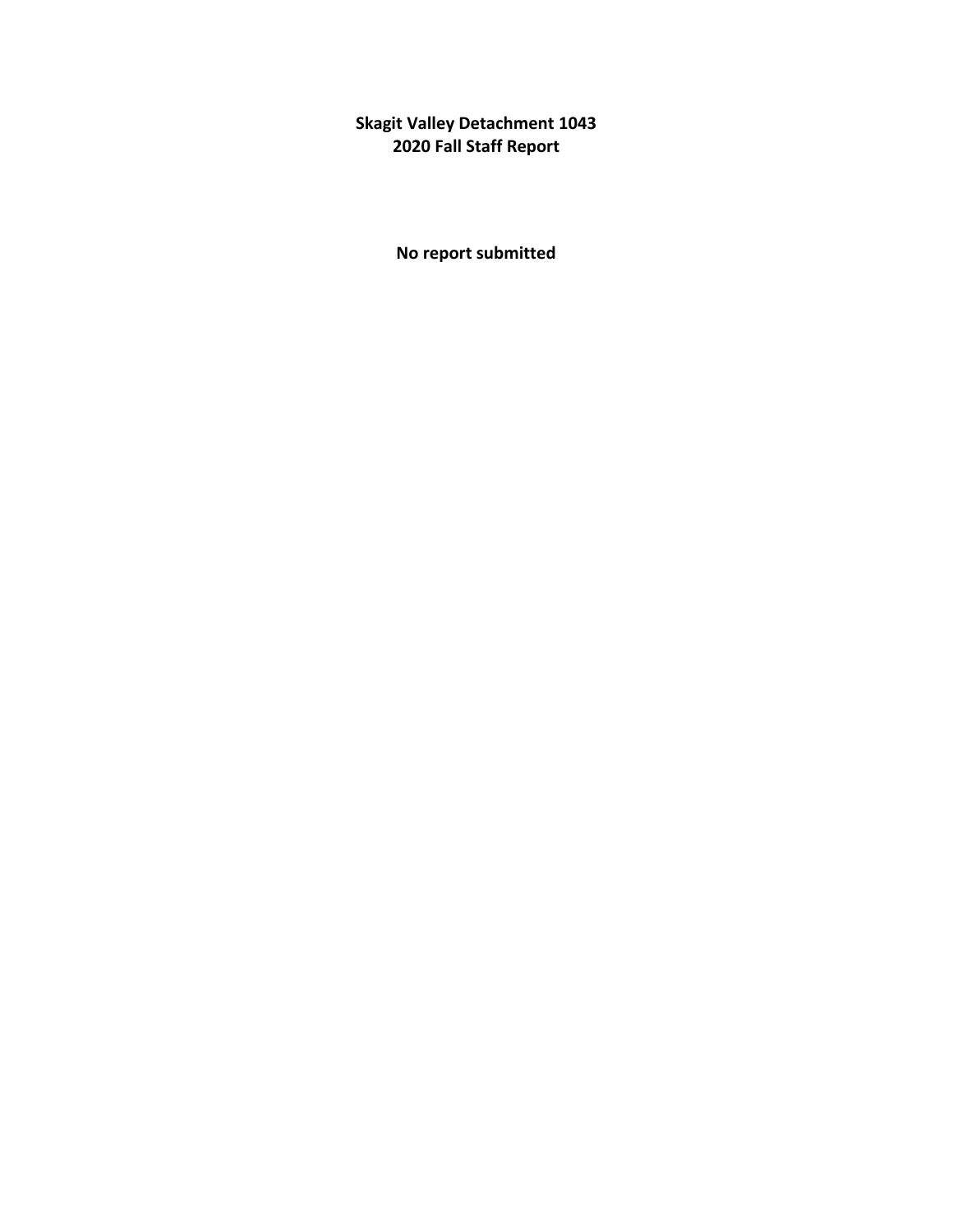## **Yakima-Kittitas Detachment 1055 2020 Fall Staff Report**

Current detachment strength is 23 regular members, 2 associate members, and 14 Permanent Life members. Information about the detachment can be found on our website: [www.mclyakima.com](http://www.mclyakima.com/) or our Facebook page.

Activities have been limited due to the current pandemic but include 2 graveside services performed this year and attendance at the de-activation ceremony for Bravo Co., 4<sup>th</sup> Tank Battalion. It is sad to see this chapter of the Marine Corps draw to a close but the commanding officer of Bravo Co. assured all in attendance that Marines always adapt and overcome regardless of demand. His Marines would retrain and become just another addition to an elite fighting force, the United States Marine Corps.

Preparations are currently underway for a Marine Corps Birthday celebration and the annual Veterans Day ceremony at Sarg Hubbard Park on Nov. 11.

Respectfully submitted,

Ed Falter. Adjutant for

Nick Myers, Commandant, Det. 1055, MCL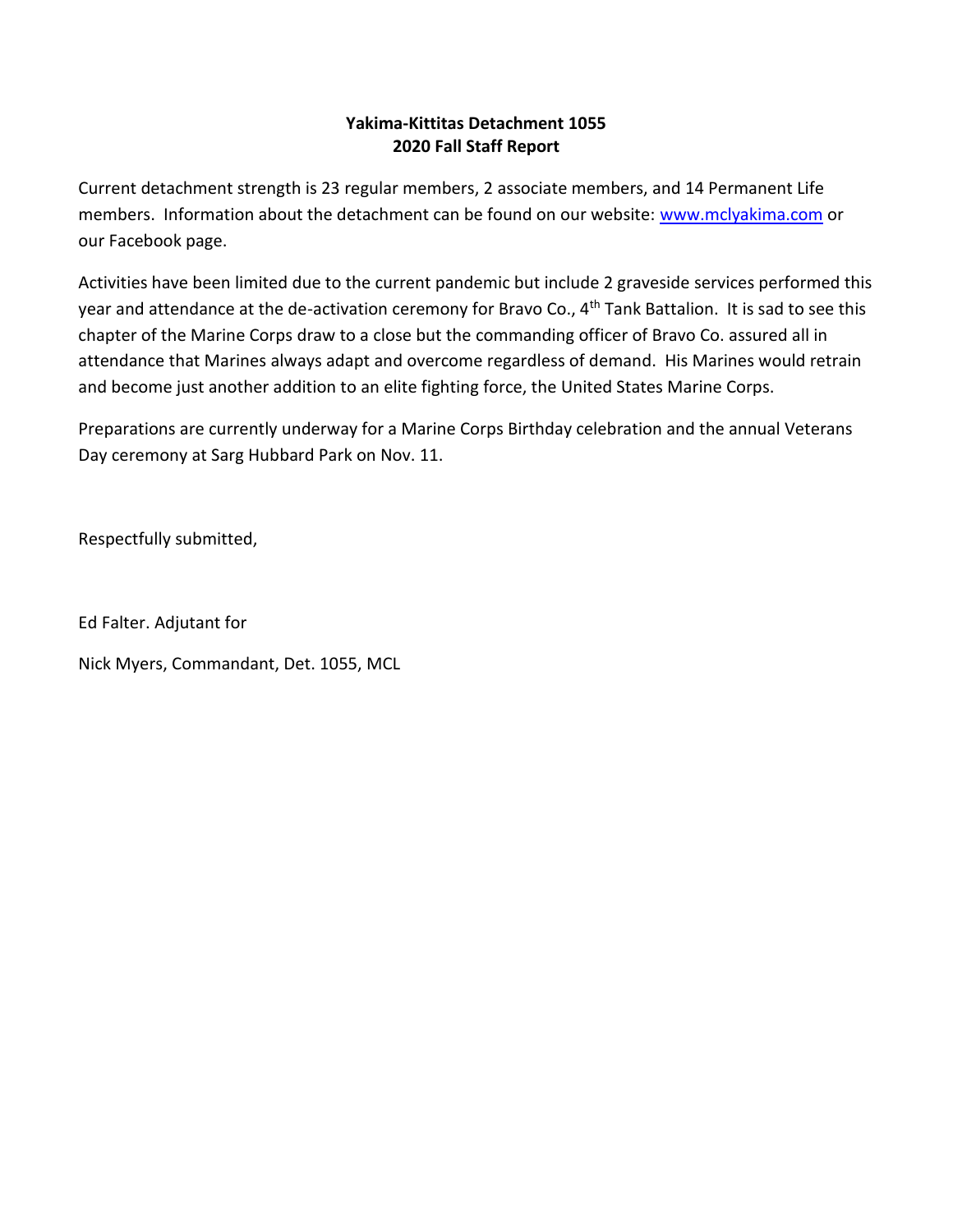### **Cpl Joseph P. Biers Detachment 1119 2020 Fall Staff Report**

Due to the COVID 19 we have been only able to have meetings in May, July and August 2020. Are meetings have been shortened due to the closing early where we meet.

Since most of our members are in there 75 plus age range we have not had many at the meetings.

We will start our All Marine's Breakfast again in October 2020 but we are only able to have 5 at a table due to the State virus restrictions.

We did have our Scholarship Program and had 1 participant this year which we provided her with a \$500.00 Scholarship check.

We are having our first Honor Guard since March 2020 this Sunday.

We have not yet been told if we will be able to have our Marine Birthday Dinner yet.

At this time we are just checking on our elderly members and helping anyway we can for them so they are not getting exposed to the virus.

Hoping this will get better soon.

Bonnie Holden Commandant CPL Joseph P. Bier Det 1119 September 5, 2020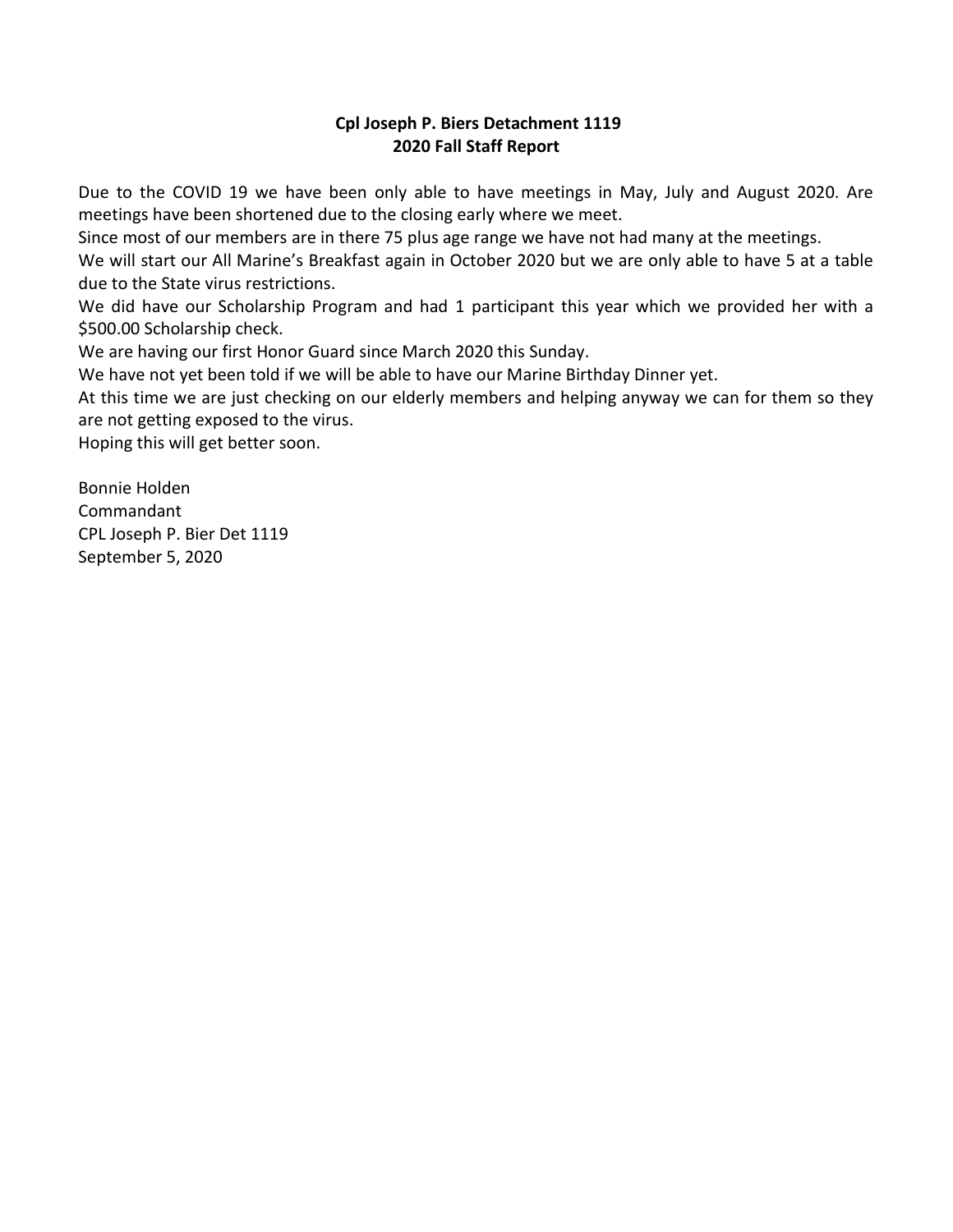**Capt Daniel B. Bartles Detachment 1335 2020 Fall Staff Report**

**No report submitted**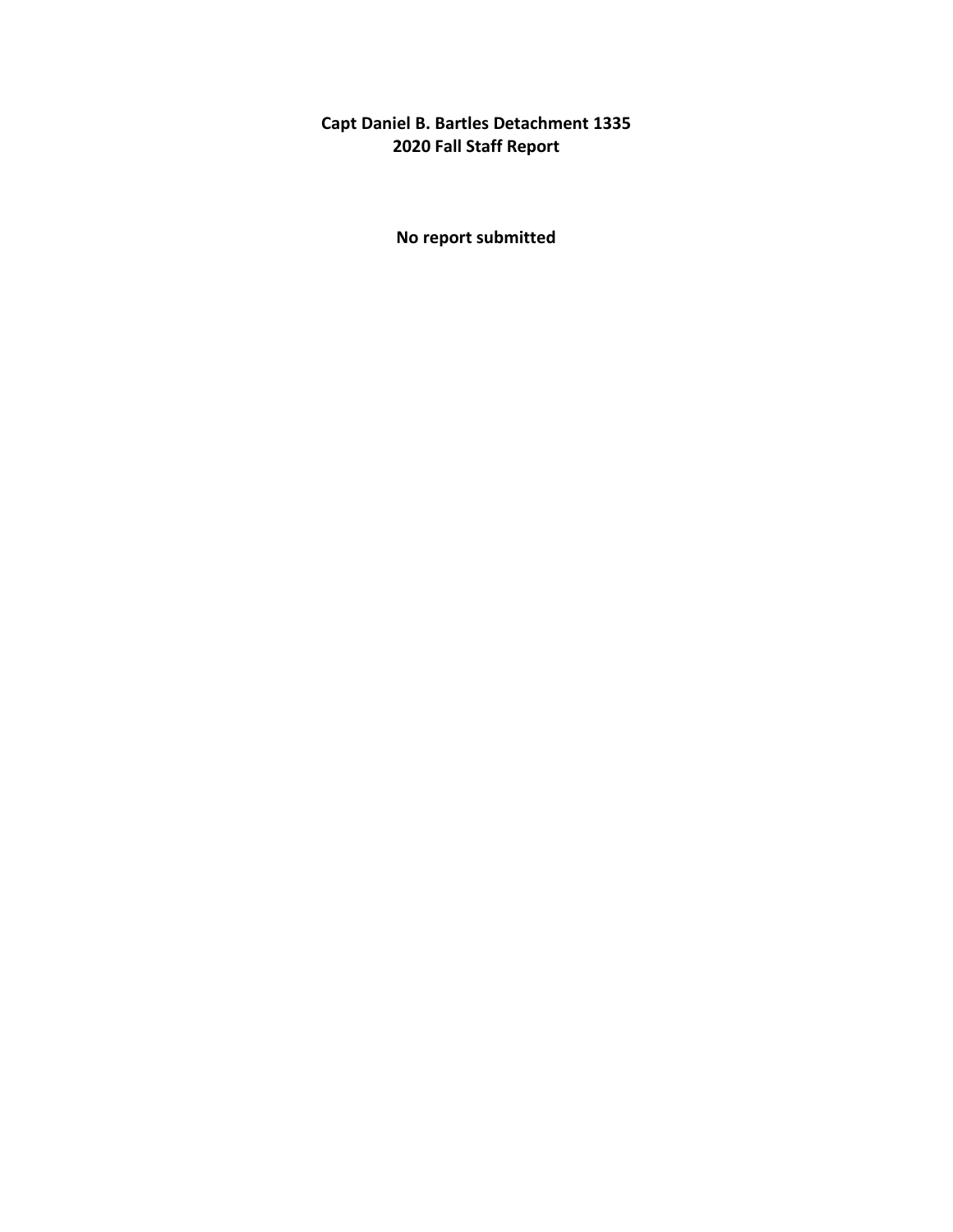## **Col Richard Francisco Detachment 1451 2020 Fall Staff Report**

January started with a recap of our Toys for Tots program. Which for our small community did pretty well serving 428 children.

February came and so did Covid 19. We had our monthly meeting looking forward to upcoming events for the spring.

March meeting thru July was cancelled due to Covid along with all activities and fundraising events. August, we attempted to have a meeting with the social distancing but did not have enough for a quorum.

September, we held a board meeting trying to get ideas on how to get people back to active status. October we may try to hold a video meeting so we can get geared up for the upcoming Toys for Tots.

Submitted by Bob Gabelein Commandant MCL Det 1451 10/3/2020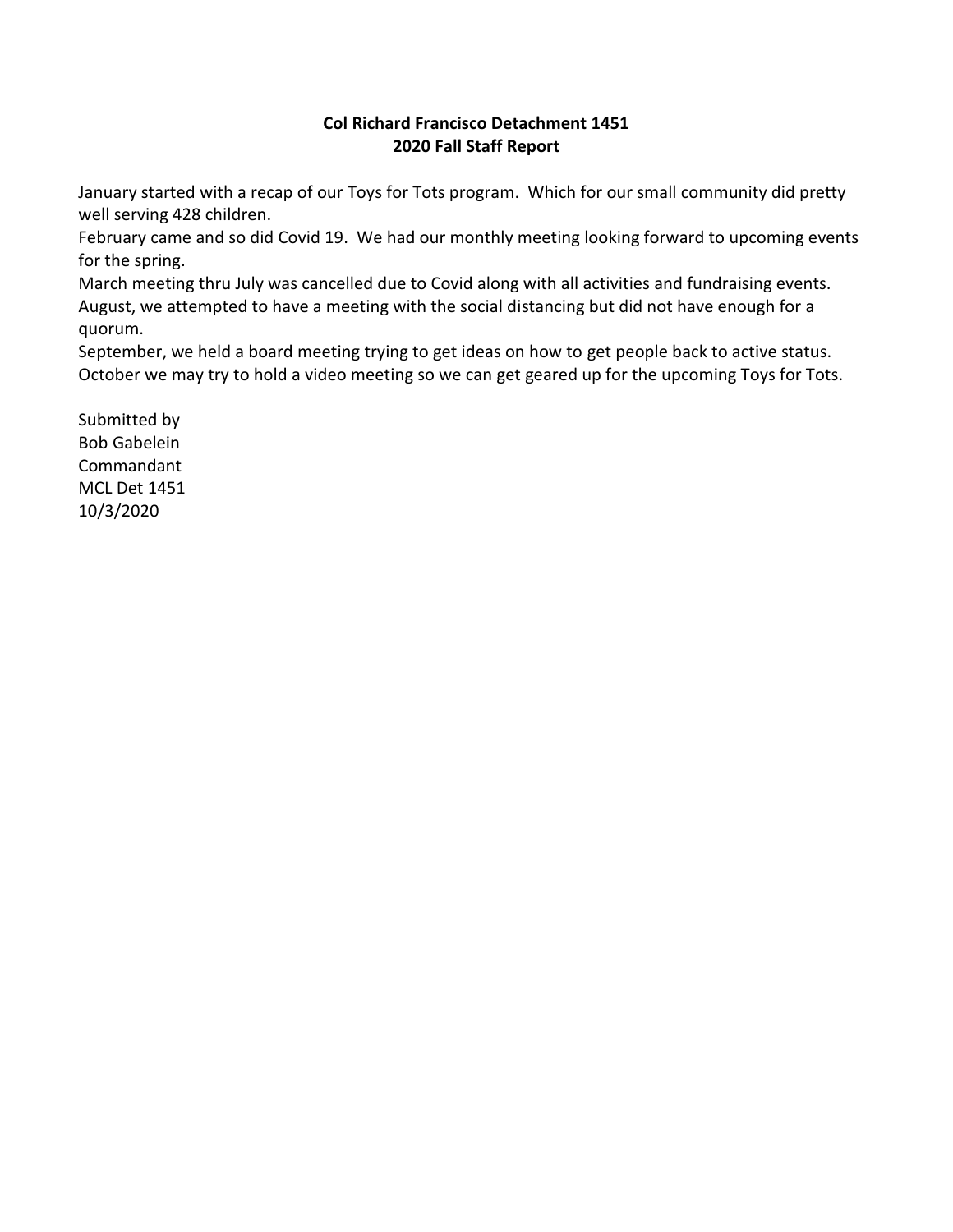# **Outgoing Commandant Report 2020 Fall Staff Report**

Since there will not be a Staff Meeting in October 2020 we have proceeded to do elections by email.

This is being handled by Jim Renton and Dennis Dressler if you have any questions please contact one of them.

I appreciate all the cooperation and support all the detachments have given me in the last 2 years. When we return to our meetings we will have a new Commandant and hope everyone with keep open communication with him as well.

The Awards for Marine of the Year should be sent in to either John Moysiuk who is the President of the Marine of the Year Society or Randy Ott the Awards Chairman.

Unit Citations Awards also need to be sent in to either Randy Ott or myself the Awards for this will be forwarded to you by mail since we have no idea when we will next meet.

This information was sent to you by Randy Ott about 10 days ago with the applications for the awards

Semper FI

Bonnie Holden Jr. Past Commandant Dept of Washington

September 6, 2020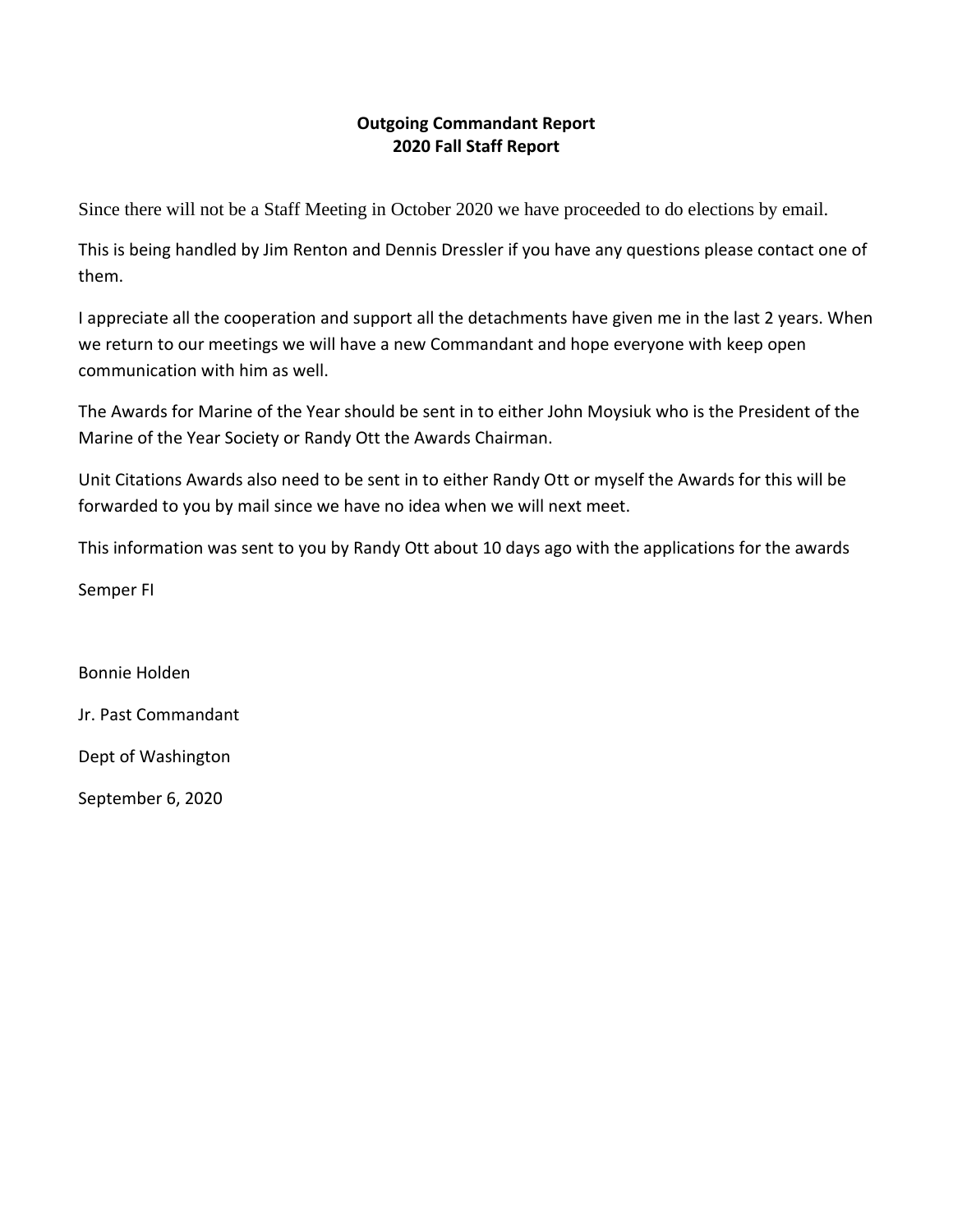## **Outgoing Sr. Vice Commandant Report 2020 Fall Staff Report**

Madam Commandant and members of the Department of Washington.

Let me first start off by saying thank you. Thank you for the opportunity to be part of this amazing Department. I have sat as a committee member and have been a Department Officer since 2012 and I have enjoyed every minute of it. Even as I became the Assistant NVC and the NVC for the Northwest Division, you have always provided input and have shown me why you are one of the top Departments in the MCL.

Since 2012 I have attended every Department convention and only missed one staff meeting and that was due to a serious wrist injury I suffered at Modern Day Marine in Quantico VA golfing the Young Marines Tournament. I am a new man now thanks to a great surgeon, 14 titanium screws and 2 plates.

In Billings Montana at the MCL National Convention, I was successful in my pursuit of the position of National Judge Advocate. The MCL Bylaws and Administrative Procedures has no conflict of a member holding both a Department Commandant and a NJA position. The new NJA position is by far the busiest office in the entire MCL and at some point, the possibility of a perceived conflict of interest may arise, so it is my duty to not seek the position of Department Commandant and step down from the Board of Trustees and Sr. Vice position at the Department Convention in Spokane Washington in June of 2020.

I would like to say thank you to Moose who has provided me with outstanding mentorship and to Rex Hopper, Jim Renton, Dennis Dressler just to name a few. Your leadership and advice has crafted who I am as a league member and I will always be thankful to you all.

Sincerely and Semper Fi

TJ Morgan Sr. Vice Department of Washington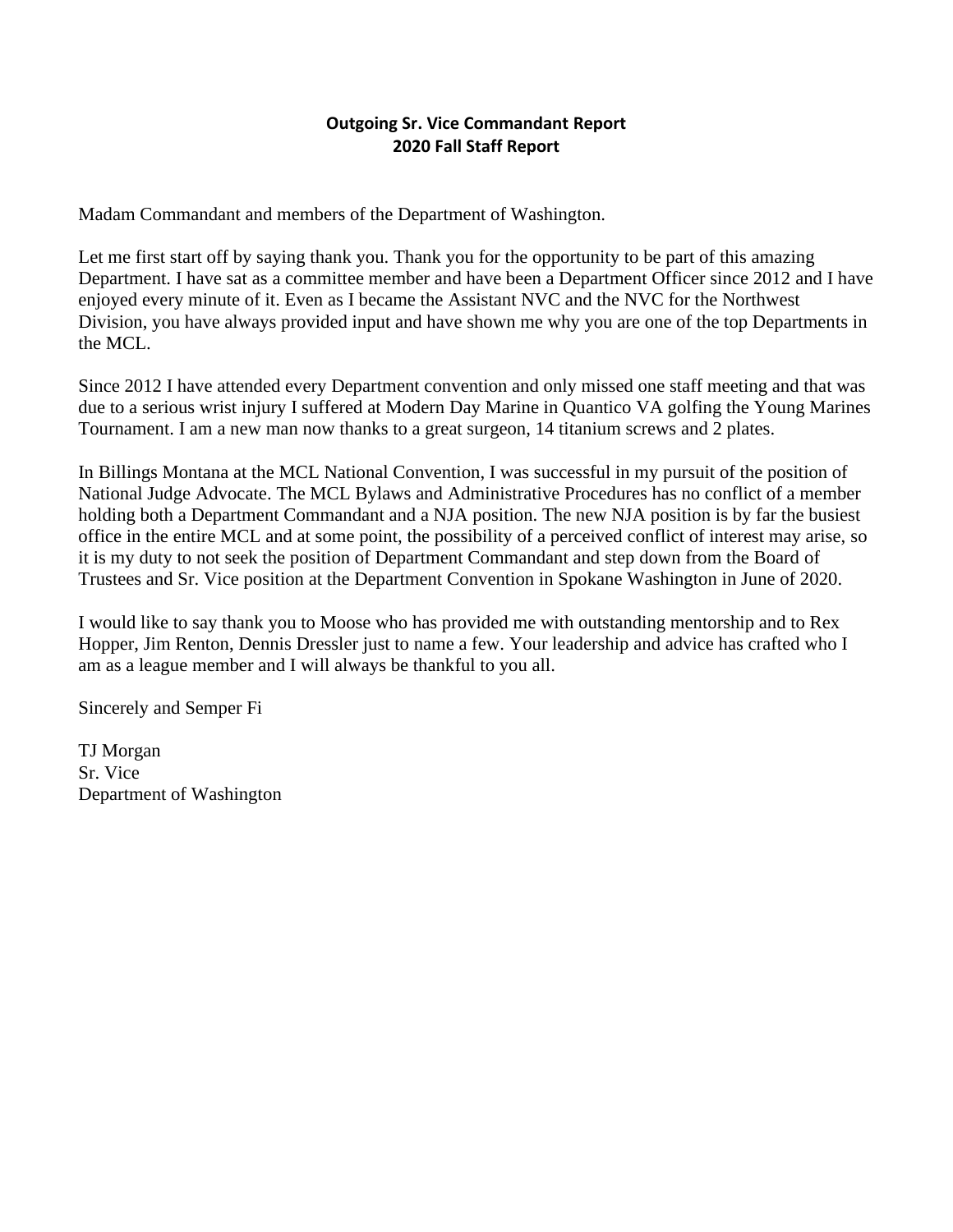## **Incoming Jr. Vice Commandant Report 2020 Fall Staff Report**

2020 has proven to be a very challenging time for many of us. Health, finances, housing and family issues have tested many, if not all, of us. I would venture to say that, as Marines, we have risen to the challenge whenever possible. It is who we are. We have God, Country and Corps running through our veins and we will always strive for the betterment of those things that we hold dear.

As the newly installed Department JVC, I encourage each of you to keep in contact with your members and encourage the camaraderie and Esprit De Corps that sets us apart from the other branches of service. Press your members to set the example during times of stress and uncertainty. Encourage them to reach out to other Marines in the community that they meet and extend the hand of brotherhood. Give them the tools they need to enlist new members and always work towards building your detachments. We are the life blood of the MCL.

I look forward to serving as the JVC and encourage you to call on me at any time with whatever you need to help build our beloved MCL.

Semper Fidelis!

Ed Falter

JVC, Dept. of WA

1142tech@gmail.com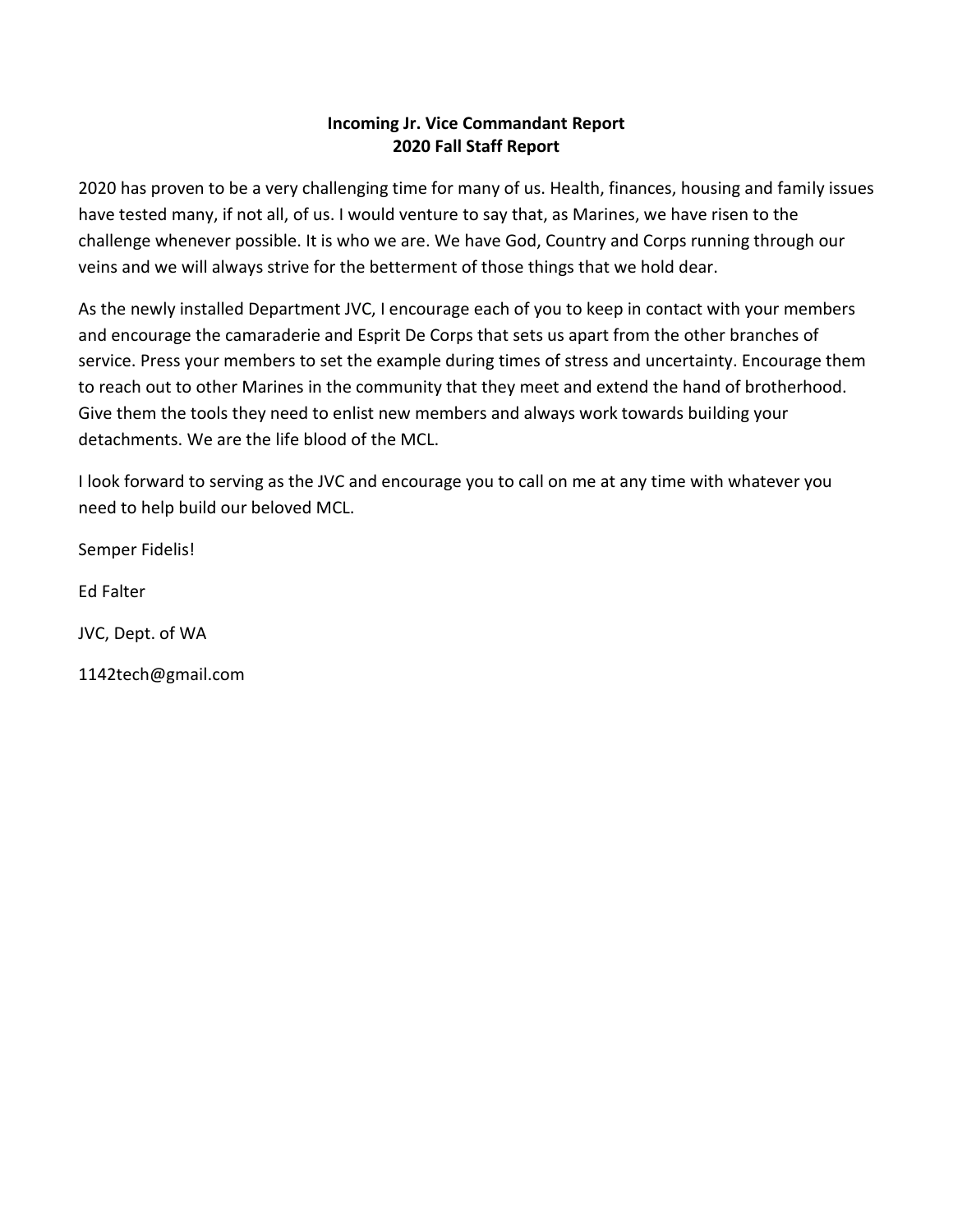## **Americanism Report 2020 Fall Staff Report**

Since there was no National Convention this year the Americanism Award has been put off until next year when it will be in Springfield Il in August 2021.

You can keep up to date on the specifics on the Convention on the website for the National Marine Corps League Headquarters.

Bonnie Holden

Americanism Chairman

September 5, 2020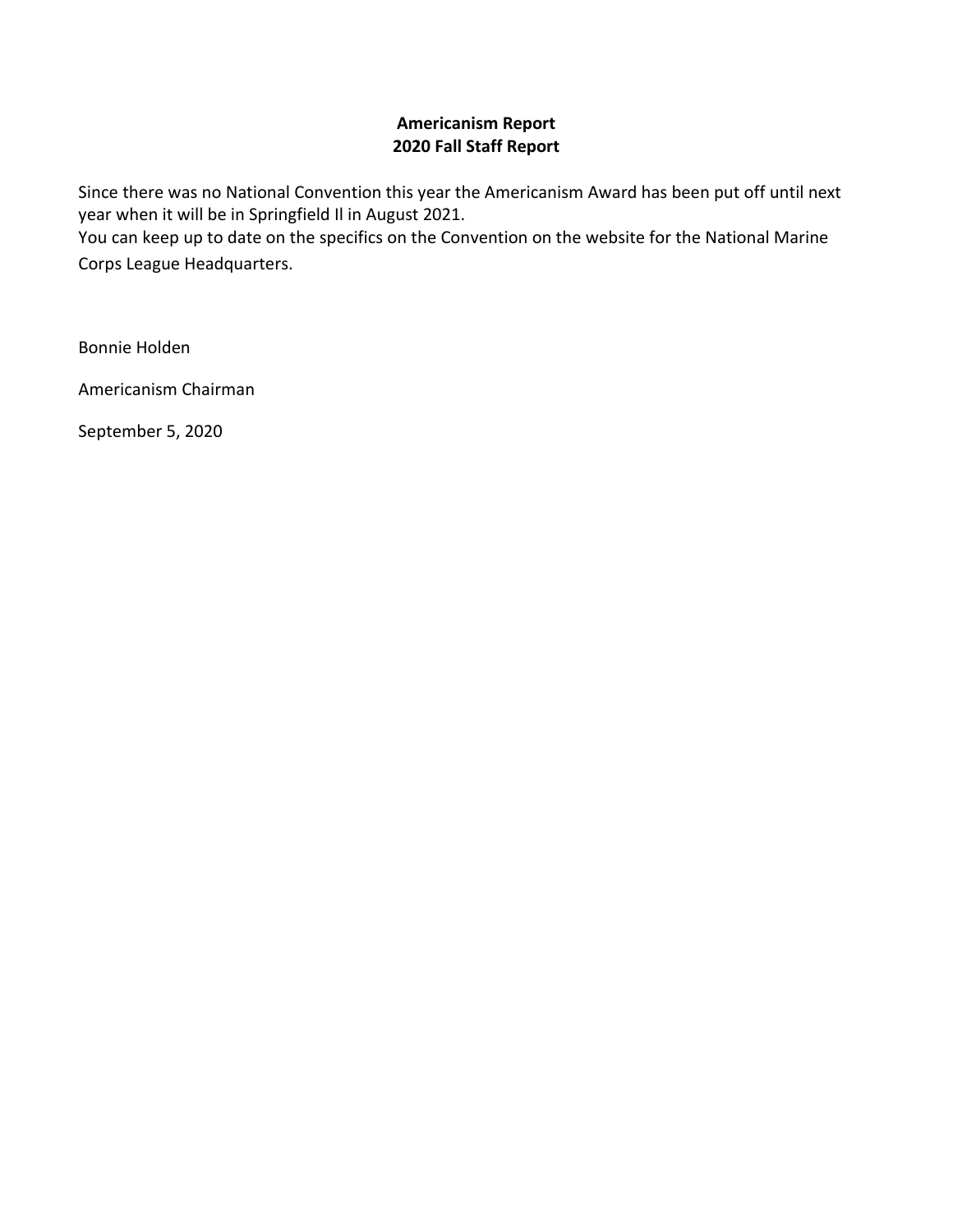## **Outgoing Judge Advocate Report 2020 Fall Staff Report**

April 6, 2019

From: John Moysiuk, Judge Advocate To: Bonnie Holden, Commandant

Subj.: Report, Department Judge Advocate

There are no pending Chapter Nines currently in the Department.

Since being sworn in as the Department Judge Advocate I have not reviewed any Detachment By-Laws. Saying this I understand that the new National By-Laws have been approved while at the recent National Convention in NY. I have also been informed that National is providing a template for all Departments which would then be disseminated to each Detachment in hopes that all bylaws effectively are in compliance with National and the Departments reflectively. I am still waiting for this template at this time. Why the template you might ask? Simply stated, the past National Bylaws were immense to say the least and have since been reduced significantly. What removed from the current National Bylaws has been placed into the Administrative Procedures and placing a template out there for everyone makes it much easier to get everyone on to the same sheet of music. Once the template is received the Department By-Laws will be in compliance and sent for approval by National, I will ensure each Detachment Commandant and Judge Advocate get a copy of our Department By-Laws and make sure an electronic copy is posted for easy access onto our Department website. Once this is completed I would anticipate all detachments to submit their new proposals for review knowing they must also review and submit in accordance with those new By-Laws.

To all Detachment Commandant's and Judge Advocates, I anticipate your Detachments to review your By-Laws and hope that you'll submitted for approval by the Department Judge Advocate. I am here to assist you in this process.

Semper Fidelis

John "Moose" Moysiuk Judge Advocate Department of Washington [moysiukjl@hotmail.com](mailto:moysiukjl@hotmail.com) 360-584-8373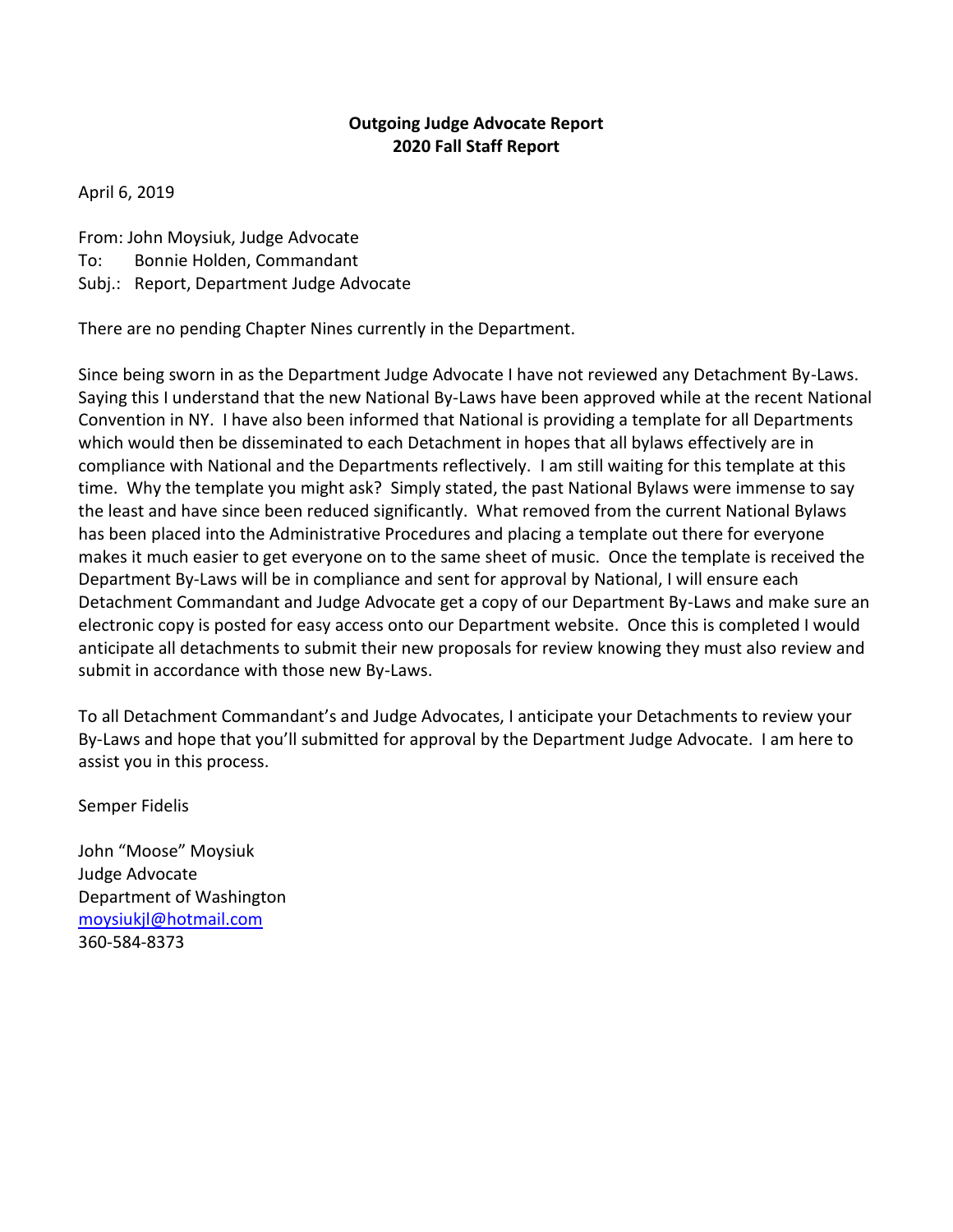## **Incoming Judge Advocate Report 2020 Fall Staff Report**

First of all, thank you for allowing me to serve the Department of Washington Marine Corps League as your Judge Advocate.

As I begin my journey, I will be sourcing support and guidance of many members of our beloved Marine Corps League in order to serve to the best of my ability.

My hope is that all members act and represent themselves with the utmost pride in the organizations we represent in person and on social media.

We are is a tough time for our country where many have differencing strong opinions, think and re-read before sending emails or posting on social media. If before you send you think to yourself

…..is this proudly representing myself, organizations I belong, and the proud heritage of my service to the country and Marine Corps Service? If it does not DONT SEND IT.

It is my pleasure to represent you in this office and thank you for your confidence.

End of Report

Marine Shane Inman

Department Judge Advocate (incoming)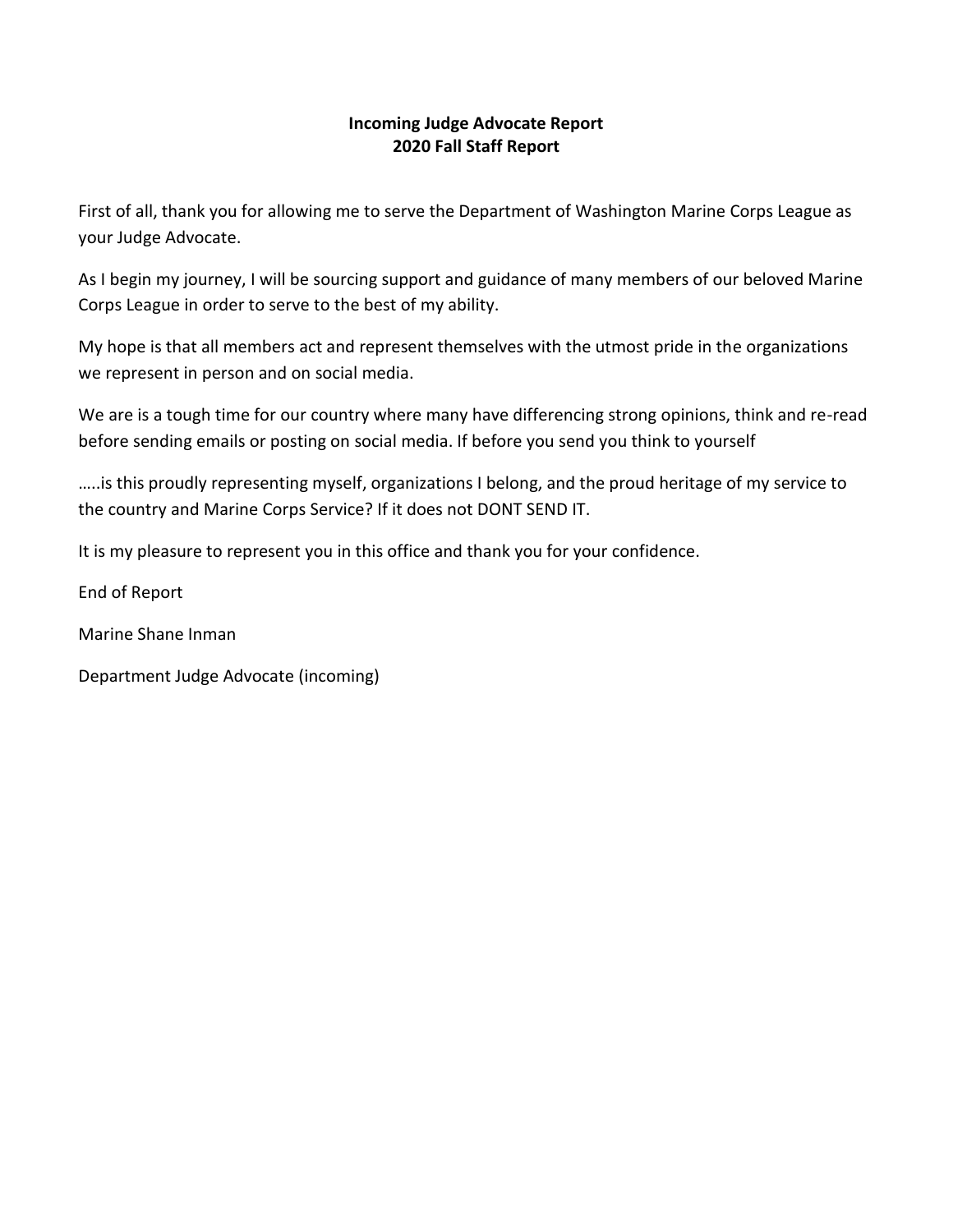# **Junior Past Commandant Report/Nominating Committee 2020 Fall Staff Report**

The Department Board of Trustees elected to follow Option 2 of the Procedure for Election of Officers, and that the nomination and election of officers having been completed in accordance with the directive received from National.

I would ask that the Judge Advocate cast one ballot in acclamation for the following offices:

| Commandant:                    | George Hilbish |
|--------------------------------|----------------|
| Senior Vice Commandant:        | John Moysiuk   |
| <b>Junior Vice Commandant:</b> | Ed Falter      |

Detachment Commandants, having conducted an election for the post of Judge Advocate first nominating and then voting for the post has elected:

Judge Advocate: Shane Inman

Congratulations to all and smooth sailing. Shortly, Madam Jr. Past Commandant Bonnie Holden will be setting up a "Zoom" video conference call to install the new slate of officers.

 I would like to thank Dennis Dressler, Bill Hauser and Bonnie Holden for their assistance. I may not have done this perfectly, but we did do it better than ever before and hopefully ever will do again.

Respectfully,

Semper Fidelis

PDD Jim Renton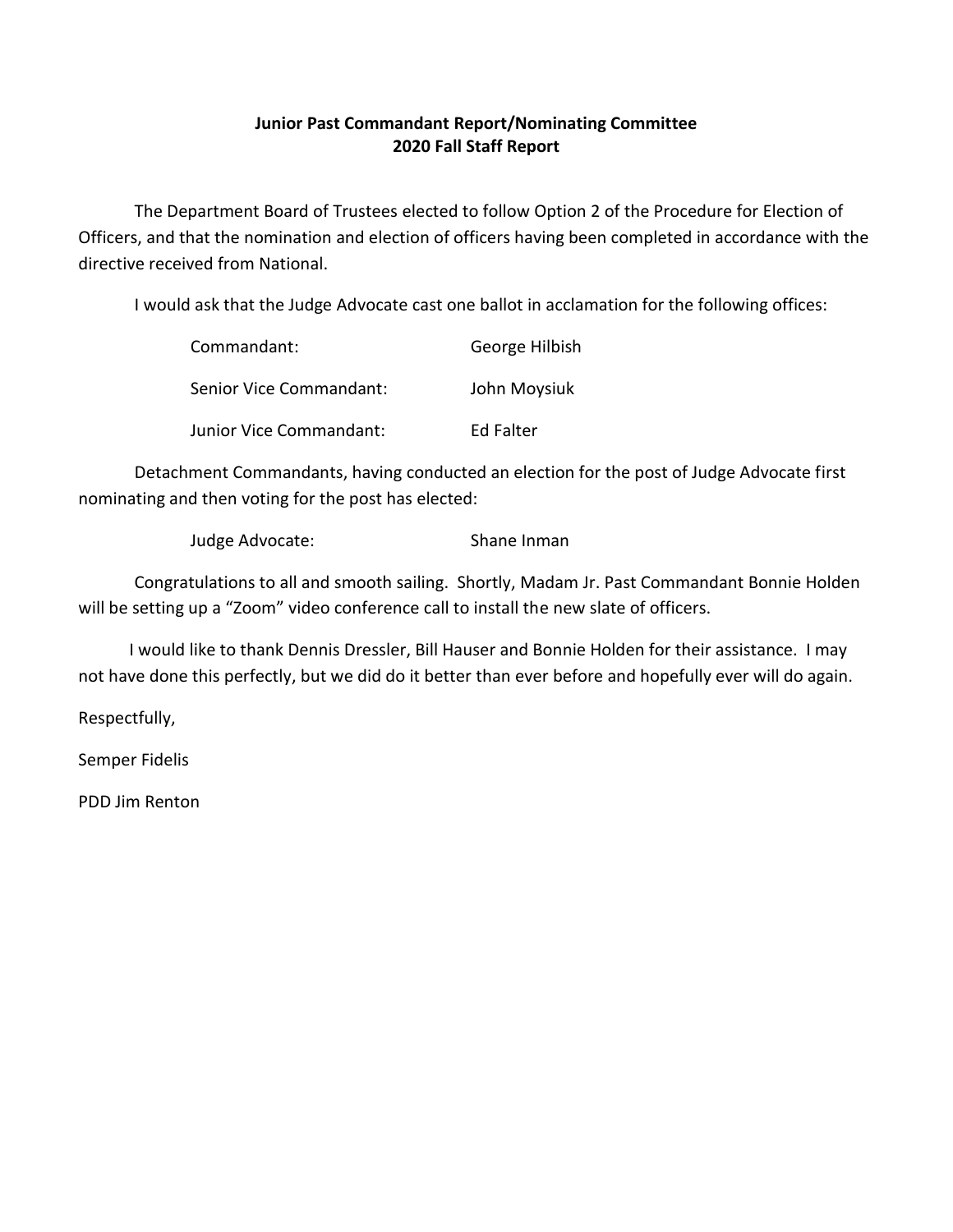## **Department Paymaster Report 2020 Fall Staff Report**

Account Balances as of 09/29/2020 Checking: \$3,322.00 (with two outstanding checks) Savings: \$13,433.89 Travel Fund \$483.00

At the Department Convention their was some discussion about funding for the Department to be able to send the Commandant to attend the National conventions. Since the 2019 Fall Staff Meeting there have been no deposits to the fund from any Detachment.

On your transmittal form, on the lower right section it asks for the Department Paymaster, email and phone number. Please add my information in this section (Bill Hauser, [bhauser1952@msn.com,](mailto:bhauser1952@msn.com) 360- 608-6672). When emailing the Department Paymaster please use **[bhauser1952@msn.com](file:///C:/Users/Bill/Desktop/bhauser1952@msn.com)**.

Be sure to use the latest transmittal form dated **© 2019 Marine Corps League, Inc**, Marine Corps League Inc. A downloadable copy can be found at;

**[https://www.mcleaguelibrary.org/wp-content/uploads/2019/02/Official-Transmittal-Form-2-13-19-](https://www.mcleaguelibrary.org/wp-content/uploads/2019/02/Official-Transmittal-Form-2-13-19-1.pdf) [1.pdf](https://www.mcleaguelibrary.org/wp-content/uploads/2019/02/Official-Transmittal-Form-2-13-19-1.pdf) .**

**DD214s are not needed at the National or Department levels (don't send copies).** Review them at the Detachment level and return them to the member.

When sending your transmittals to the Department Paymaster you need to send the **original plus two copies**. The Department keeps one copy and the original and the other copy goes to National.

When submitting a transmittal with a deceased member you **must** also send a copy of the Certificate of Death that your Detachment Chaplain fills out. If you find on your Paid Life Audit that a deceased member has not been removed even though you reported it on the audit. That means that National has not received a copy of the Notice of Death. You'll have to resubmit it and attach a copy to your PLM audit.

Dues for new member applcations are \$25.00 to National and \$5.00 to the Department. New member applications must be signed and submitted with the check and transmittal form.

• **Note on the transmittal - The reduced fees for new members, new associate members and new dual members between March 1st and August 30th to National are \$15.00. At the 2018 Spring Staff meeting it was decided that Department fees for that period would be reduced to \$2.50.** 

## *This is only for the first year. You can't renew for multiple years at the reduced rate.*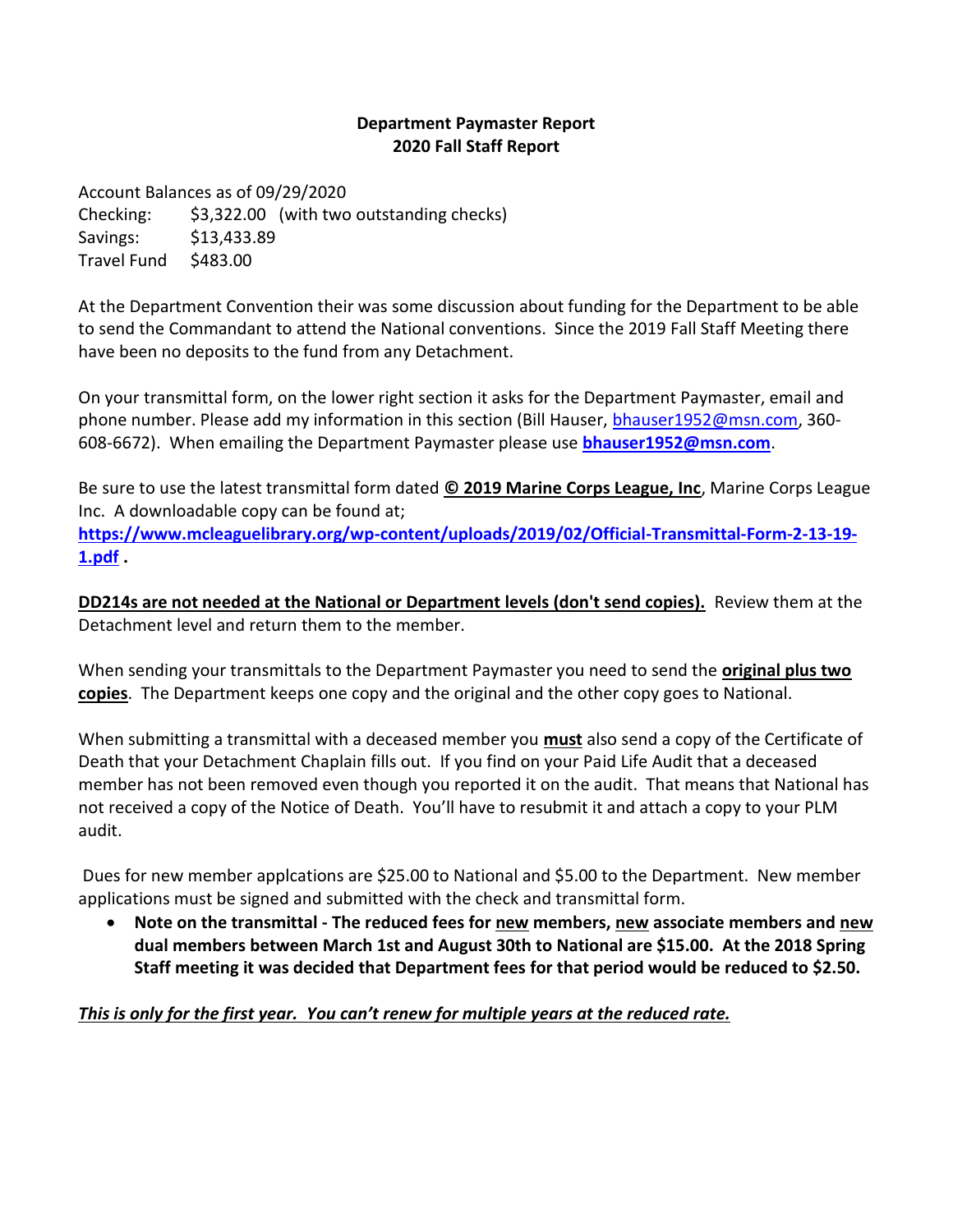Dues for Renewals are \$20.00 to National and \$5.00 to the Department. There is no Department fee for members paying for a life membership.

The new National policy for returning processed transmittals is to email copies of the completed transmittals back to both the Detachment and Department Paymaster. If you're not receiving copies check your junk folder. If you still have nothing let me know and I'll check what I've received and if necessary contact National.

If you're not receiving membership cards or Life Member cards, notify the Department Paymaster so we can followup with National.

If you call me *please leave a message* if I don't answer. I don't answer numbers that I don't recognize.

Semper Fidelis,

Bill Hauser Paymaster Department of Washington **[bhauser1952@msn.com](file:///C:/Users/Bill/Desktop/bhauser1952@msn.com)** (360) 608-6672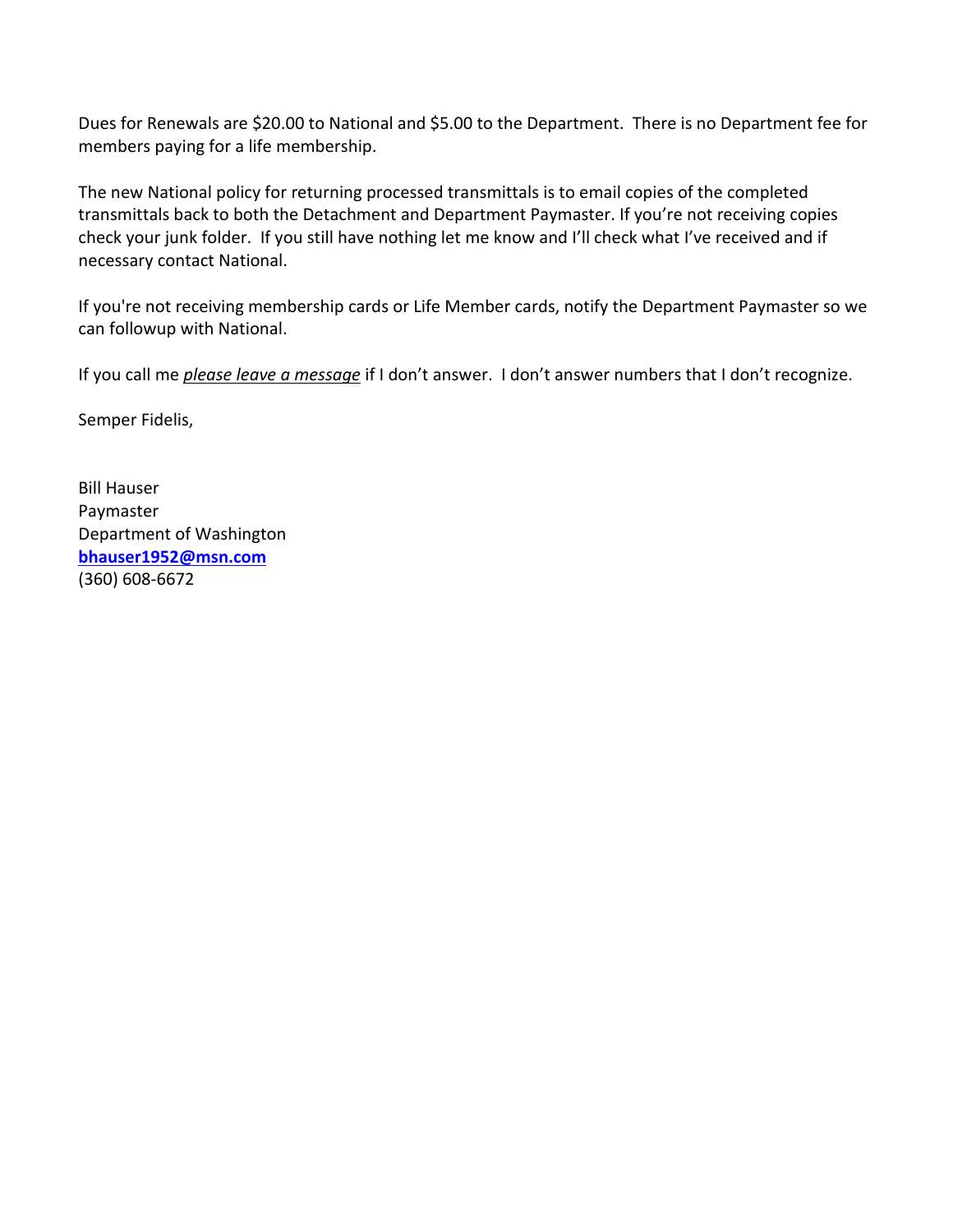### **Chaplain Report 2020 Fall Staff Report**

This report covers the time since the report that was submitted after the Department Convention (that was cancelled due to COVID 19).

Due to the pandemic most of my normal activities have been suspended due to Governor Inslee's restrictions have been imposed.

I have attended all detachment meetings whether by zoom or in person.

I have performed detachment level taskings.

I was the Teller assisting Past Commandant Jim Renton and Commandant Bonnie Holden with performing the Department elections.

I processed all Notices of Death received from our detachments and forwarded them to National Headquarters.

Along with other Department Officers I was installed as Chaplain.

I have performed full chaplain's duties for one out of department funeral that covered the service both prior to and after the rendering of honors were performed.

The following is a list of those whose Notices of Death Reports were received:

| Jack Rasmussen        | June 27, 2020      | <b>Melvin M Smith</b> |
|-----------------------|--------------------|-----------------------|
| Donald H Cheney       | August 6, 2020     | Columbia River        |
| Karen S Phipps        | February 2020      | Olympic Peninsula     |
| David E Hare          | December 16, 2016  | <b>Tri-Cities</b>     |
| <b>Byron Carlson</b>  | September 13, 2018 | <b>Tri-Cities</b>     |
| Otis Dennis           | December 26, 2015  | <b>Tri-Cities</b>     |
| Michael D Hume        | August 28, 2020    | Melvin M Smith        |
| Hans Joe Hangartner   | December 9, 2016   | Cpl. Joseph Bier      |
| Judy Russell          | January 18, 2020   | <b>Puget Sound</b>    |
| Robert N. Nelson      | September 11, 2019 | <b>Puget Sound</b>    |
| Barbara Kline         | July 18, 2018      | <b>Puget Sound</b>    |
| Joseph P. Adams       | July 18, 2018      | <b>Puget Sound</b>    |
| Joseph F. Waltz       | July 18, 2018      | <b>Puget Sound</b>    |
| Preston Koeger        | July 18, 2018      | <b>Puget Sound</b>    |
| William F. Martin     | July 18, 2018      | <b>Puget Sound</b>    |
| Keith M. Perry        | July 18, 2018      | <b>Puget Sound</b>    |
| Doris L. Twitchell    | July 18, 2018      | <b>Puget Sound</b>    |
| Williams S. Vernon    | July 19, 2018      | <b>Puget Sound</b>    |
| Norman "Doc" Leeson   | November 30, 2018  | <b>Twin Harbors</b>   |
| David M Hauntz        | September 4, 2020  | <b>Pierce County</b>  |
| Thomas McKeown        | February 17, 2020  | Mt Olympus            |
| Don Alward            | March 8, 2019      | Mt Olympus            |
| <b>Robert Willson</b> | Mar 39, 2017       | Mt Olympus            |
| <b>Bill Terrill</b>   | December 30, 2015  | Mt Olympus            |
| James McPherson       | October 17, 2016   | Mt Olympus            |
| David Swinford        | September 3, 2013  | Mt Olympus            |
| Dorcas (Dori) Matzkiw | March 9, 2014      | Mt Olympus            |

Semper Fidelis,  $\tilde{D}_{emnis}$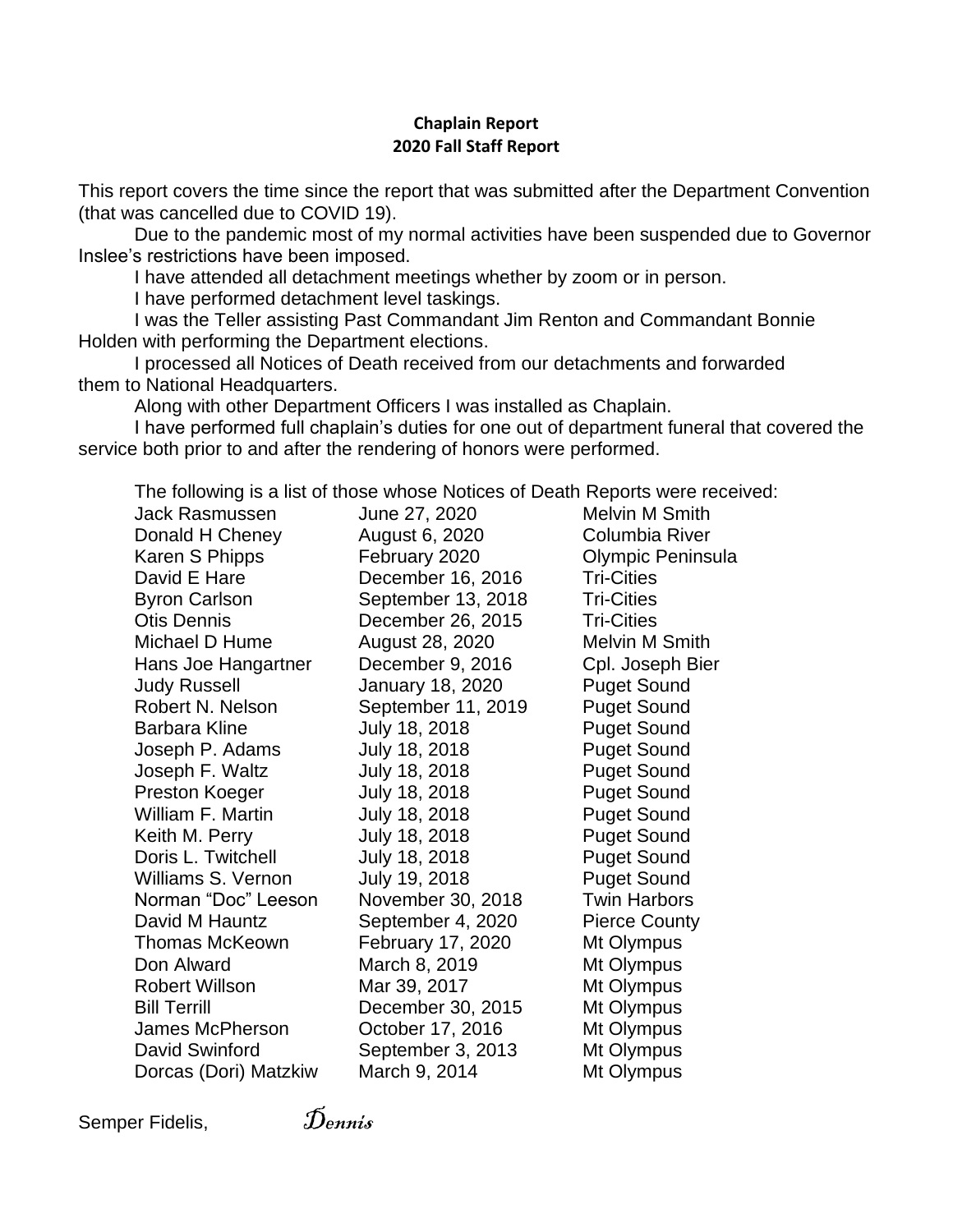## **Washington Governor VAAC Report 2020 Fall Staff Report**

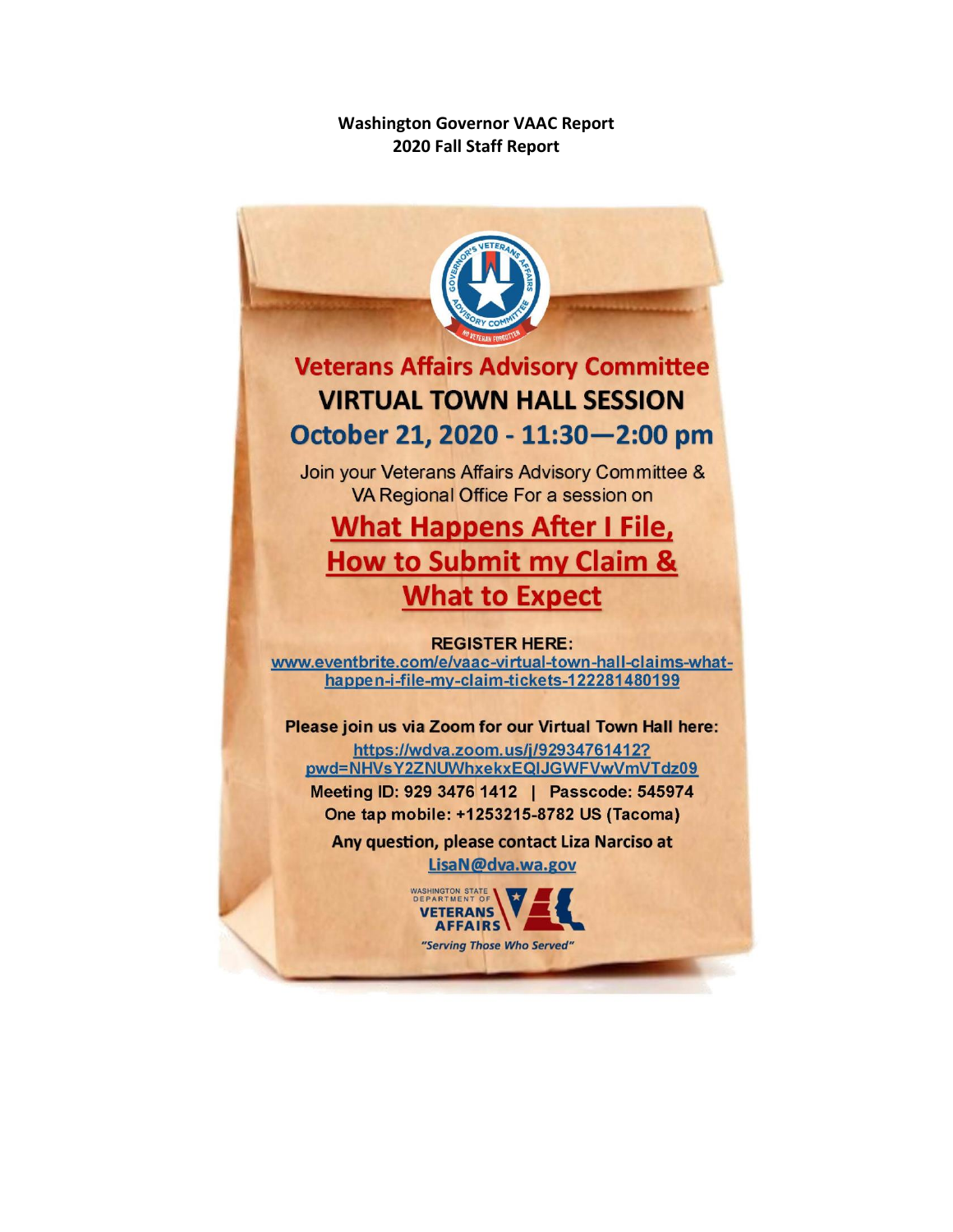# **BSA Liaison 2020 Fall Staff Report**

Semper Fidelis,

Only one Detachment had a BSA presentation and that was Det. 1055 Yakima/Kittitas. Way to go!

With the Virus there has been little or no activity in this area; please forward any changes to me as soon as you can.

*Jim* **Renton**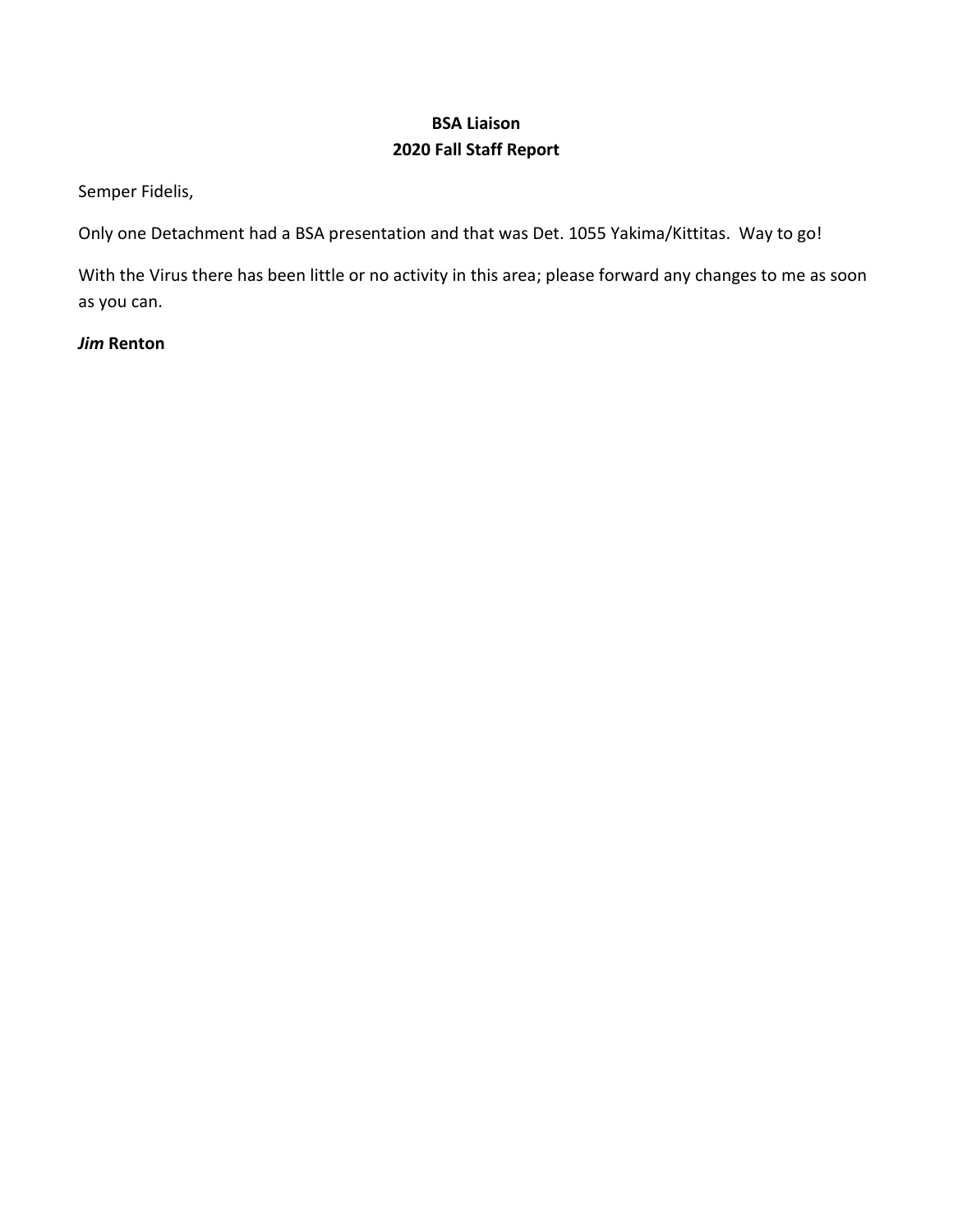# **BSA Liaison 2020 Fall Staff Report**

Report of the Marine Corps League Legislative Officer AKA Dept Representative Veterans Legislative Coalition (VLC).

I am proud to serve the Marines and Veterans of Washington State.

For the Marines who don't know what the VLC this, we are a group of members who represent all participating Veterans Service Organizations in Washington State ( MCL, VFW, American Legion, E9 Association) to name a few, current number is approximately 26.

Who meet monthly out if session, and weekly during Legislative Session to discuss and vote on the position of the veteran's organizations on all bills pertaining to veterans, presented to the House of Representatives and State Senate of Washington State. We work side by side with the Office Of Veterans Affairs of Washington State.

Our members appear in person to testify supporting bills, sign in supporting, and meet with Representatives, Assistants, and Senators as appropriate. Most Legislative sessions are very tasking adventures as one or more VLC members are at the capitol (on the hill as we call it) nearly every day the legislature is in session.

This past year had been interesting to say the least. Lack of legislative session in February and March due to COVID 19 took some of the wind out of our sales. We began to meet virtually in May and are eagerly waiting as to how this upcoming session is going to work.

The goal of the group is to support bills, clarify verbiage as is relates to the bill, and fight for all veterans of Washington State.

End of Report

Marine Shane Inman

Department Representative Veterans Legislative Coalition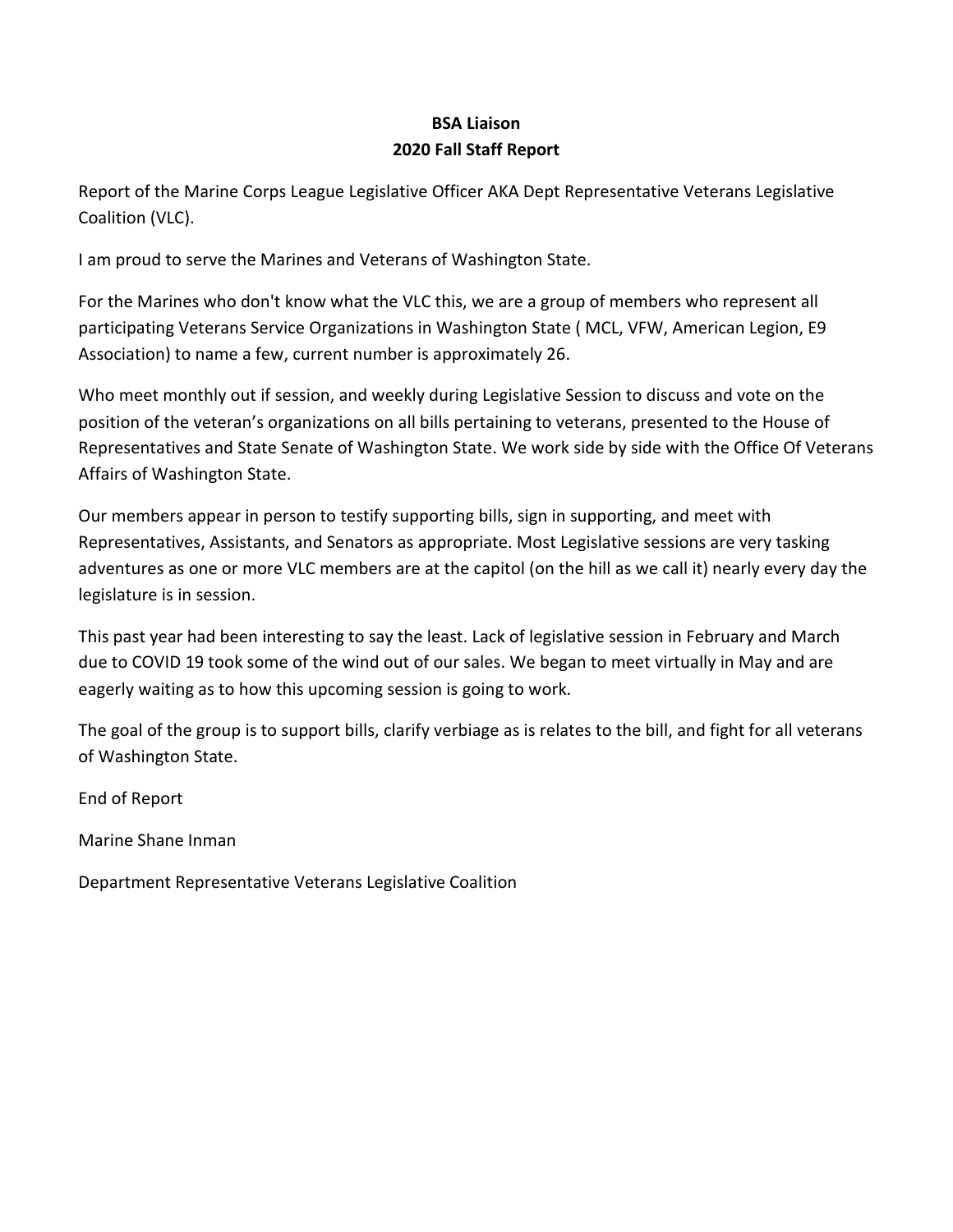# **VAVS Report 2020 Fall Staff Report**

The following is a list of the current MCL VAVS Representatives and Deputies for the Vets Hospitals in WA. (Including Vancouver Clinic out of the Portland OR. Vets Hospital system) There is no representation in Walla Walla, but they do have a clinic in Pasco and we do have a Detachment in that area. Also included are the total hours volunteered for the calendar year 2019 for

**Seattle:** 1,087.50 Rep - William Smiley, Dep - Anthony Charity,

**Spokane:** 1,382.00 Rep - Michael O'Flaherty, Dep – Dennis Dressler

**Vancouver:** 1,011.75 Rep – Rex Hopper, Dep – Jim Renton

Also, I am still not receiving any activity nor AJR information from Seattle or Spokane.

Respectfully submitted,

Rex Hopper, VAVS Chairman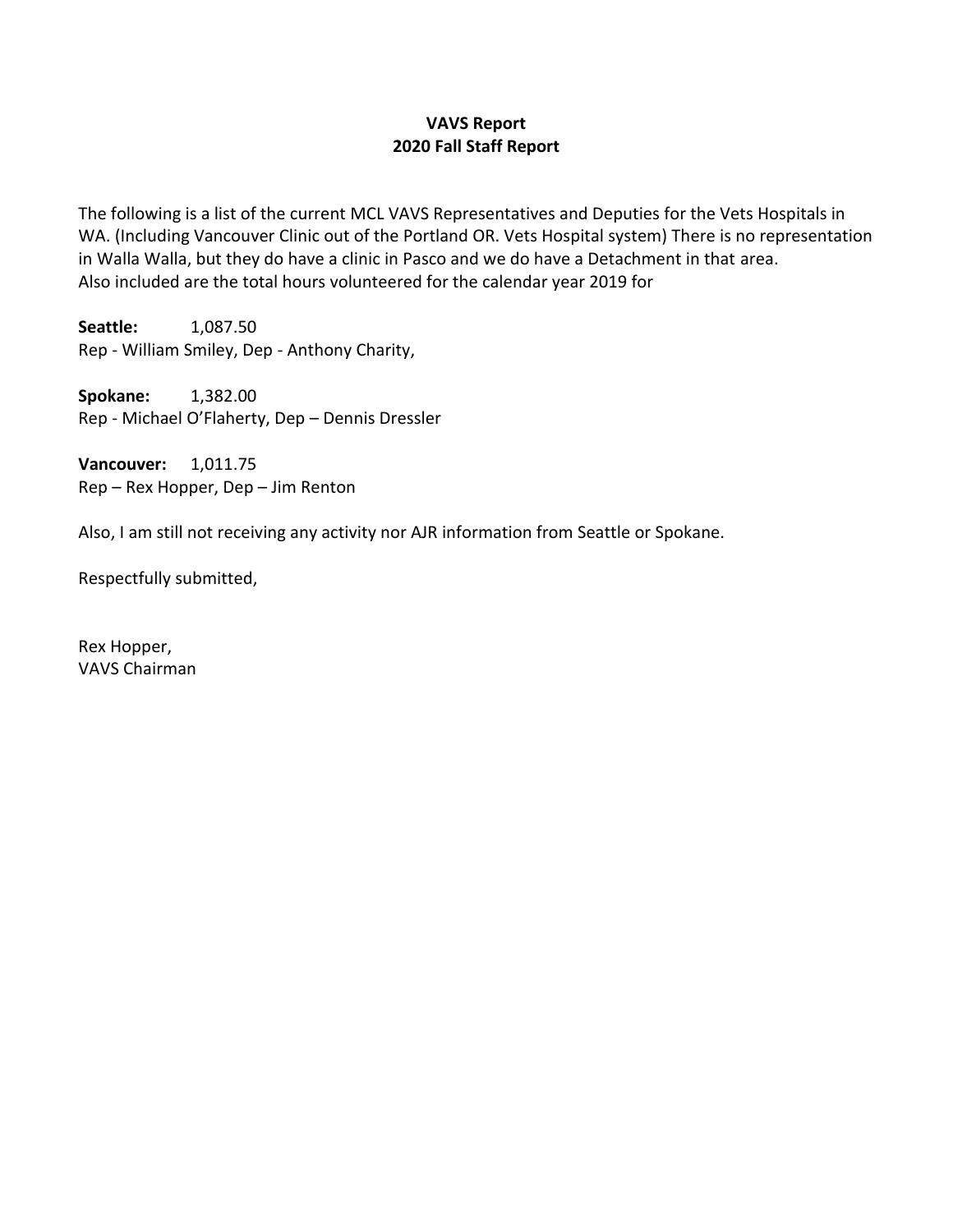## **Marine 4 Life Report 2020 Fall Staff Report**

- Training video is on national web site
- Lost our Bremerton Rep he has relocated to North Carolina
- Ace has decided to help with resumes while this lockdown goes on.
- There are contacts in Alaska for the Marines relocating there.
- As far as known all department meetings have been canceled
- National M4L is still holding quarterly meetings online
- I have gotten all 11 states under one network all the emails have been sent and the contact list has been sent to all the reps.
- We are still looking for a NMCL M4L liaison for SoCal and Arizona.
- Have been in contact with the Marine in charge of the west coast and working with him to expand brown bags across our region.
- The M4L western region LinkedIn has been expanding on a daily basis

Semper Fidelis,

PDD Mark F. Gorman National Marine for Life Liaison Western Region Office (425) 559-2541 Mobile (206) 678-7726 Email mfgorman1@gmail.com Detachment Website www.pugetsoundmarines.org M4L Company Page - https://www.linkedin.com/company/marine-for-life-network M4L National Group - https://www.linkedin.com/groups/5145640 M4L West Region - https://www.linkedin.com/groups/6777653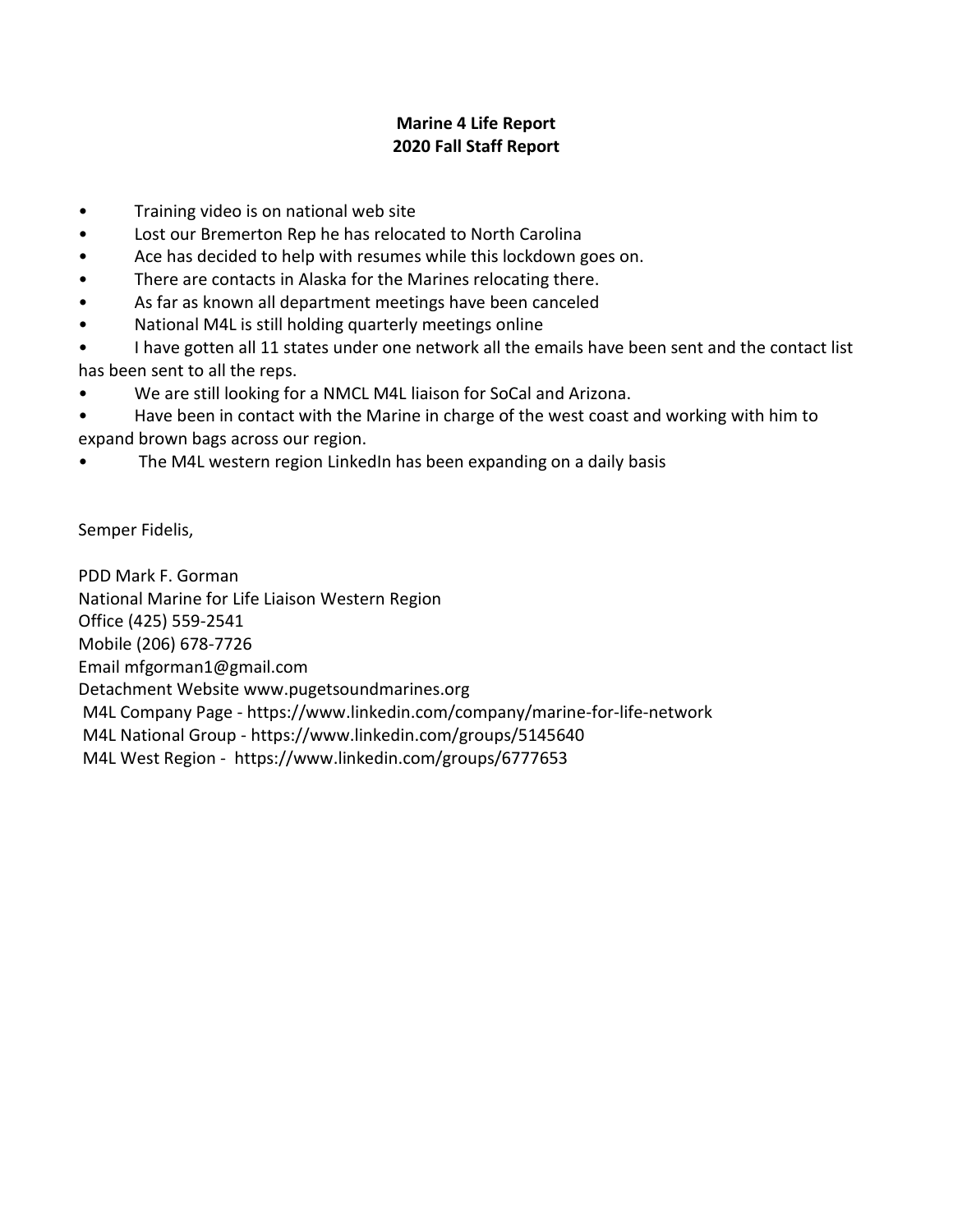# **Public Relations Officer 2020 Fall Staff Report**

May2020

*...from the Commandant*

"I pray all our Members and Marines on Duty have avoided the COVID 19 illness. We will be in contact with members as the State of Washington opens up for business again which is looking like it will be mid to late June 2020.

Take care of your friends and families and check on them as often as possible for any needs they may have.

The next scheduled meeting for the Department of Washington is in October 2020 and as long as the businesses are back in business this will happen. We will keep everyone posted. We are still not able to do Honor Guard or Color Guards at this time.

I have been daily sending updates sent by Bob Borka the COO each day to the Detachment Commandants and some of the information should be filtering down to the members. Stay Healthy.

Semper Fi"

Bonnie Holden Commandant

Dept of Washington <https://www.mcldeptwa.org/>



- - - - - - - - - - - - - - - - - - - - - - - - - - - - - - - - - - - -

*This is the inaugural issue of the Department of Washington's newsletter. Frequency will be determined by content. If Detachments are busy, then it will occur often.* 

*Yes, we are in the midst of the worst pandemic of our lifetime. But "*Our flag's unfurled to every breeze*..." The need has never been greater and the mission follows.* 

*This is your newsletter. Please send contributions through your Detachment. Tell their story.*

Charles Ames, WA-PIO

**Vet Clinic; New resources for military veterans… <https://thesubtimes.com/2020/05/14/vet-clinic-may-20/>**